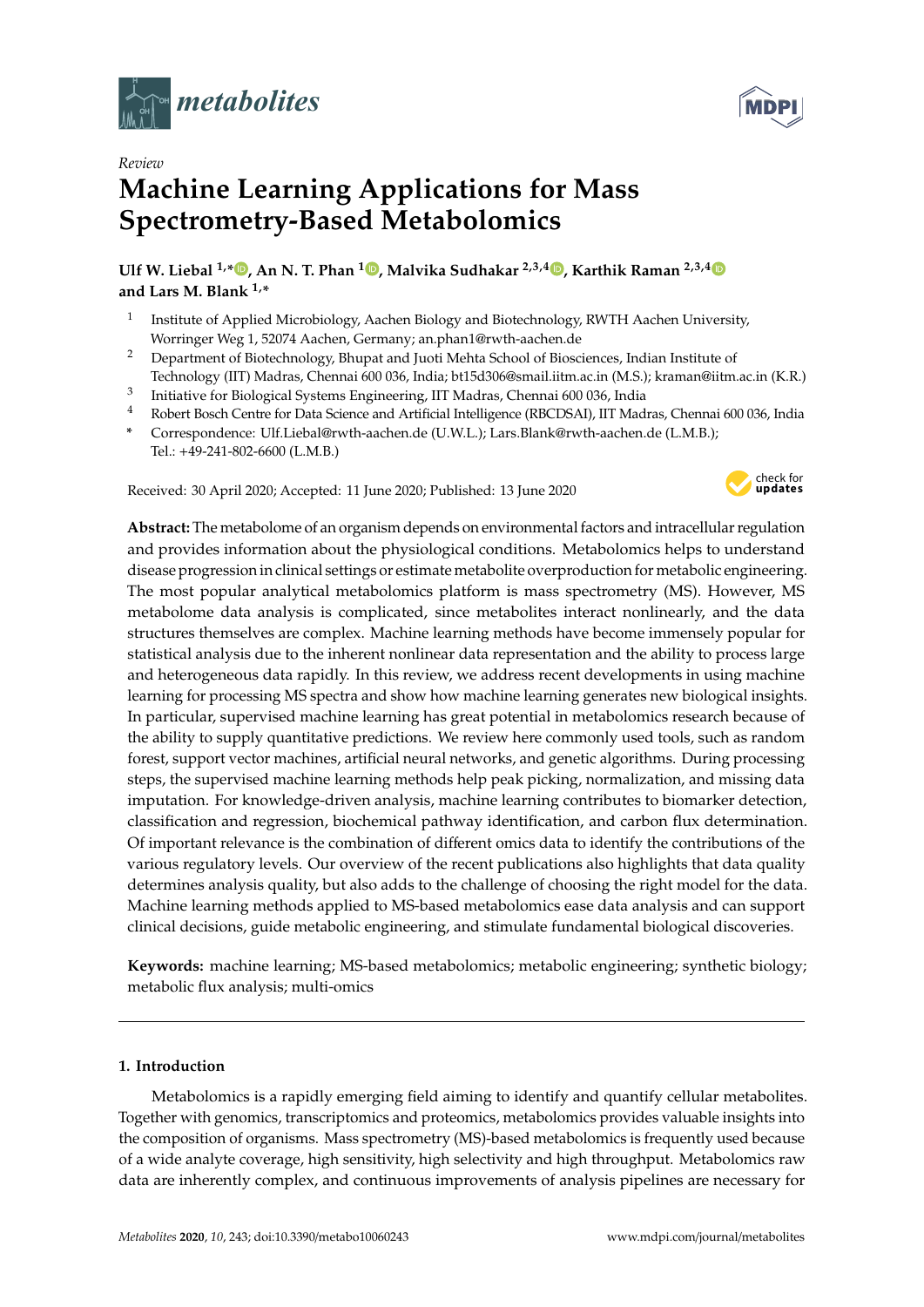optimal information retrieval. The complexity stems from the systemic linear and nonlinear interactions among metabolites and the structure of spectrographic data. The challenges associated with the structure of MS data include features (e.g., peaks) typically outnumbering the samples, high noise levels, batch effects during measurements, and missing values. Hence, the metabolomics community has always been eager to adopt new mathematical and computational tools to improve data analysis. Here, we will focus on the potential of machine learning (ML) to support metabolomics data analysis and show the ability of ML to resolve nonlinear relationships and process large heterogeneous datasets. Moreover, we will focus on supervised ML approaches that provide quantitative predictions and are suitable for hypothesis-driven research [1].

In ML, statistical models are trained on data to make reasonable predictions on unknown data. The ML tools use different algorithms and Table 1 provides a brief overview to commonly used supervised ML models. The 'overfitting risk' describes the tendency of a statistical model to fit noise in the training samples, eventually leading to performance losses on the test data. Note, while Table 1 indicates the overfitting tendencies of a 'typical' ML tool, each ML tool can be set-up from linear to highly nonlinear. For example, an Artificial Neural Network (ANN) with only linear activation functions is but a linear multivariate analysis, and the Random Forest (RF) will represent complex and possibly noisy relationships when implemented with deep decision structures. The item 'interpretation' judges how direct the feature is connected to the target value prediction and thus allows direct biological understanding of the decision. Methods transforming features into latent variables impede the interpretation of individual feature contributions to the prediction. The 'features/sample' indicate how robust the ML tools are when there are more features than samples observed, as is common in MS spectrometry. Finally, the 'implementation' indicates how easily a running pipeline can be generated reflecting factors such as data processing, and the complexity of hyperparameter choices. The different qualities of the ML tools become particularly exposed when working on diverse data, a topic discussed later.

Nonlinear data analysis was applied to metabolomics since its origins. Among the first ML methods applied were ANNs: in 1990, Curry and Rumelhart published 'MSnet' to distinguish metabolite composition classes [7] and ANNs were continuously applied and improved [8–10]. In the late 90s, Genetic Algorithms (GAs) were employed for biomarker identification and to discover interpretable correlations in MS data [6,9]. RF and Support Vector Machines (SVM) entered metabolomics a few years later [11–13]. Since then, the frequency of ML-related terms in the metabolomics literature is constant compared to all metabolomics articles (Figure 1). Publications on metabolomics have increased explosively since 2000, with currently over 17,000 publications (Figure 1, green bar). While articles with ML tools grew with a similar rate compared to the overall metabolomics articles, the analytical approach of projection to latent structure (aka Partial Linear Regression, PLS) increased even stronger and dominates the metabolomics analysis. Among the ML tools, the popularity of GAs dropped while RFs experienced the largest overall growth, and ANNs grew particularly during the most recent period.

ML has made rapid progress and now supplies a diverse spectrum of algorithms. Most of the ML tools developed have user-friendly interfaces and enable chemometricians to test various ML solutions and improve the applications for spectral analysis. For example, the Scikit-learn environment in Python provides functions for implementation, along with excellent documentation [14]. The Python library TPOT is an ML support system with an automated generation of tree-based predictors [15]. MS data analysis guides and add-ons for tools with a visual interface were published for WEKA [16] and KNIME [17]. As mentioned, ANN-based analysis is rapidly evolving. Many data analysis fields have embraced ANN, fueled by the availability of large datasets, hardware developments and the development of novel algorithms. New methods evolved from ANN, including convolutional neural networks (CNNs) suited for peak characterization and encoder–decoder systems suited for latent variable projections. Several software tools help the implementation of ANN-based data analysis, for example, Keras with TensorFlow implementation, Theano, Caffe, or Pytorch [18]. Additionally, the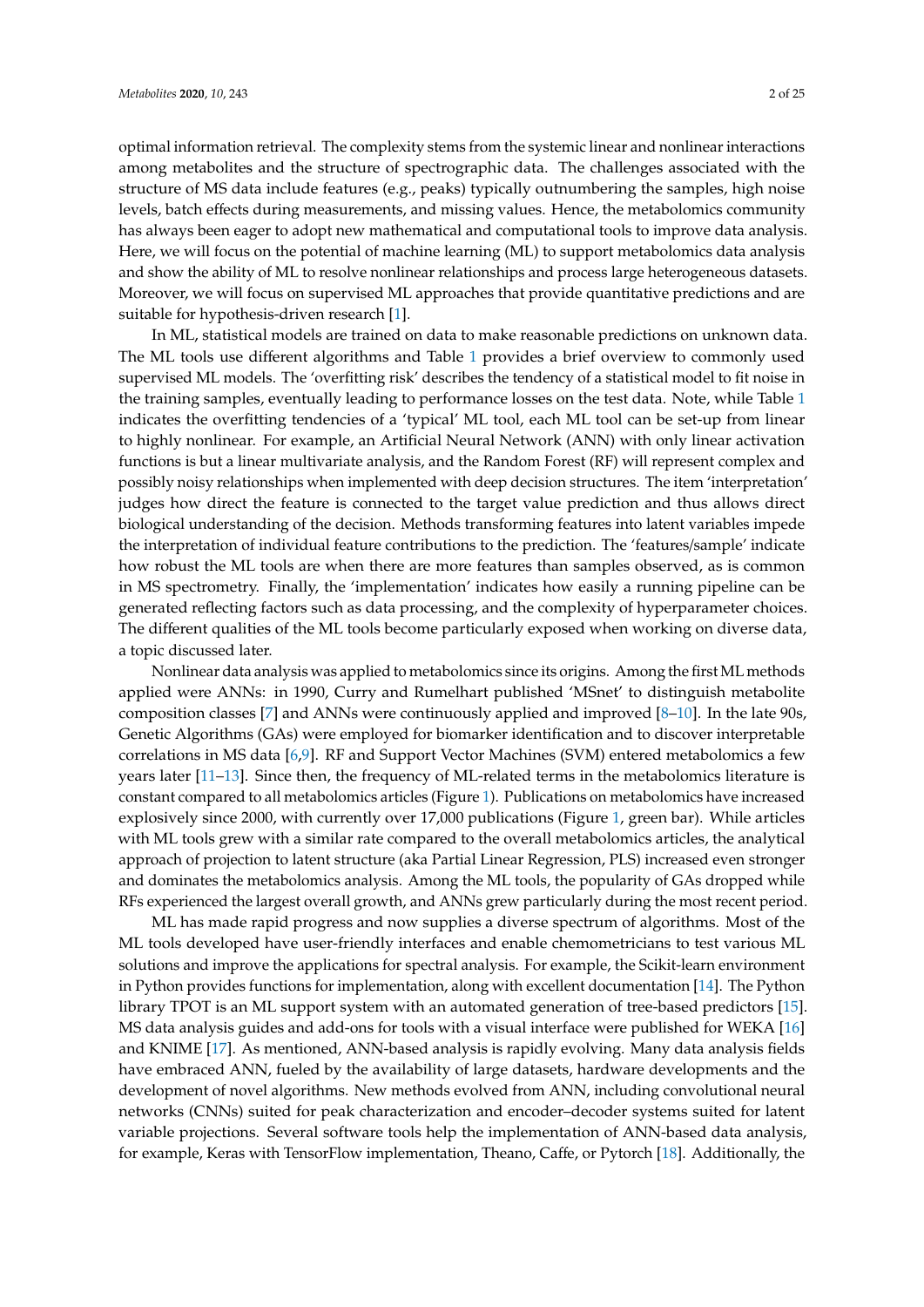unabated interest in ANN produces a vast source of educational material and 'massive open online courses' (MOOC).

In this review, we give a summary of the recent developments of supervised machine learning for metabolomics analysis. Specifically, we focus on random forest (RF), support vector machine (SVM), artificial neural network (ANN), and genetic algorithm (GA). Figure 2 shows the metabolomics workflow and the steps benefitting from ML. First, we discuss the procedures of data processing that have benefitted from ML, including peak picking and integration, metabolite annotation, data normalization, and imputation. We continue to examine data to knowledge processes, including biomarker detection and classification, metabolomics–ML pathway analysis, interactions with mechanistic models, and multi-omics integration. We conclude by highlighting the need for standardization and benchmarking of ML applications for their efficient dissemination.

| <b>Supervised ML Model</b>                                       | Advantage                                                                                                                                                                                                                                                                                     | Disadvantage                                                                                               |                                                                                       |  |  |  |  |
|------------------------------------------------------------------|-----------------------------------------------------------------------------------------------------------------------------------------------------------------------------------------------------------------------------------------------------------------------------------------------|------------------------------------------------------------------------------------------------------------|---------------------------------------------------------------------------------------|--|--|--|--|
|                                                                  | PLS-Projection to Latent Structure/Partial Linear Regression [2]                                                                                                                                                                                                                              |                                                                                                            |                                                                                       |  |  |  |  |
| PLS+Y<br>PLS-DA<br>O <sub>PC1</sub><br>PC <sub>2</sub>           | PLS is a supervised method to construct<br>predictive models when the factors are<br>collinear. PLS-DA is an extension of<br>PLS that can maximize the covariance<br>between classes. Orthogonal PLS<br>(OPLS) is an extension to increase latent<br>feature interpretability.                | Overfitting risk:<br>Low<br>Interpretation:<br>High<br>Features/sample:<br>High<br>Implementation:<br>Easy | Collinear data                                                                        |  |  |  |  |
| RF-Random Forest [3]                                             |                                                                                                                                                                                                                                                                                               |                                                                                                            |                                                                                       |  |  |  |  |
| input<br>output                                                  | Composed of several decision trees.<br>Each decision tree separates the samples<br>according to the measured feature<br>properties. Different trees use a random<br>subset of samples and features for<br>classification.                                                                     | Overfitting risk:<br>Medium<br>Interpretation:<br>High<br>Implementation:<br>Easy                          | Features/sample:<br>Low                                                               |  |  |  |  |
| SVM-Support Vector Machine [4]                                   |                                                                                                                                                                                                                                                                                               |                                                                                                            |                                                                                       |  |  |  |  |
| kernel<br>input<br>feature                                       | A boundary is determined that<br>separates the classes. For nonlinear<br>separation, the data is augmented by<br>additional dimensions using a kernel<br>function $(\Phi)$ , often the Radial Basis<br>Function (RBF).                                                                        | Features/sample:<br>High<br>Implementation:<br>Easy                                                        | Overfitting risk:<br>High<br>Interpretation:<br>low                                   |  |  |  |  |
| ANN-Artificial Neural Network [5]                                |                                                                                                                                                                                                                                                                                               |                                                                                                            |                                                                                       |  |  |  |  |
| input<br>softmax<br>-output<br>$z=wx+b$<br>$g(z)$ =ReLU=max(0,z) | The features are transformed by hidden<br>nodes with a linear equation 'z' and a<br>nonlinear function 'g.' Several layers<br>may follow, each with nodes containing<br>transformations by functions 'z' and 'g.'<br>The output is generated by a 'softmax'<br>function.                      | Features/sample:<br>Medium                                                                                 | Overfitting risk:<br>High<br>Interpretation:<br>Medium<br>Implementation:<br>Complex  |  |  |  |  |
| GA-Genetic Algorithm [6]                                         |                                                                                                                                                                                                                                                                                               |                                                                                                            |                                                                                       |  |  |  |  |
| input<br>output                                                  | Solution space is searched by operations<br>similar to natural genetic processes to<br>identify suitable solutions. Fitness<br>function is defined to find the fittest<br>solutions. The fittest solutions are<br>subject to cross-over and mutations to<br>evolve towards the best solution. | Interpretation:<br>High                                                                                    | Overfitting risk:<br>High<br>Features/sample:<br>Medium<br>Implementation:<br>Complex |  |  |  |  |

**Table 1.** Description of important supervised statistical models.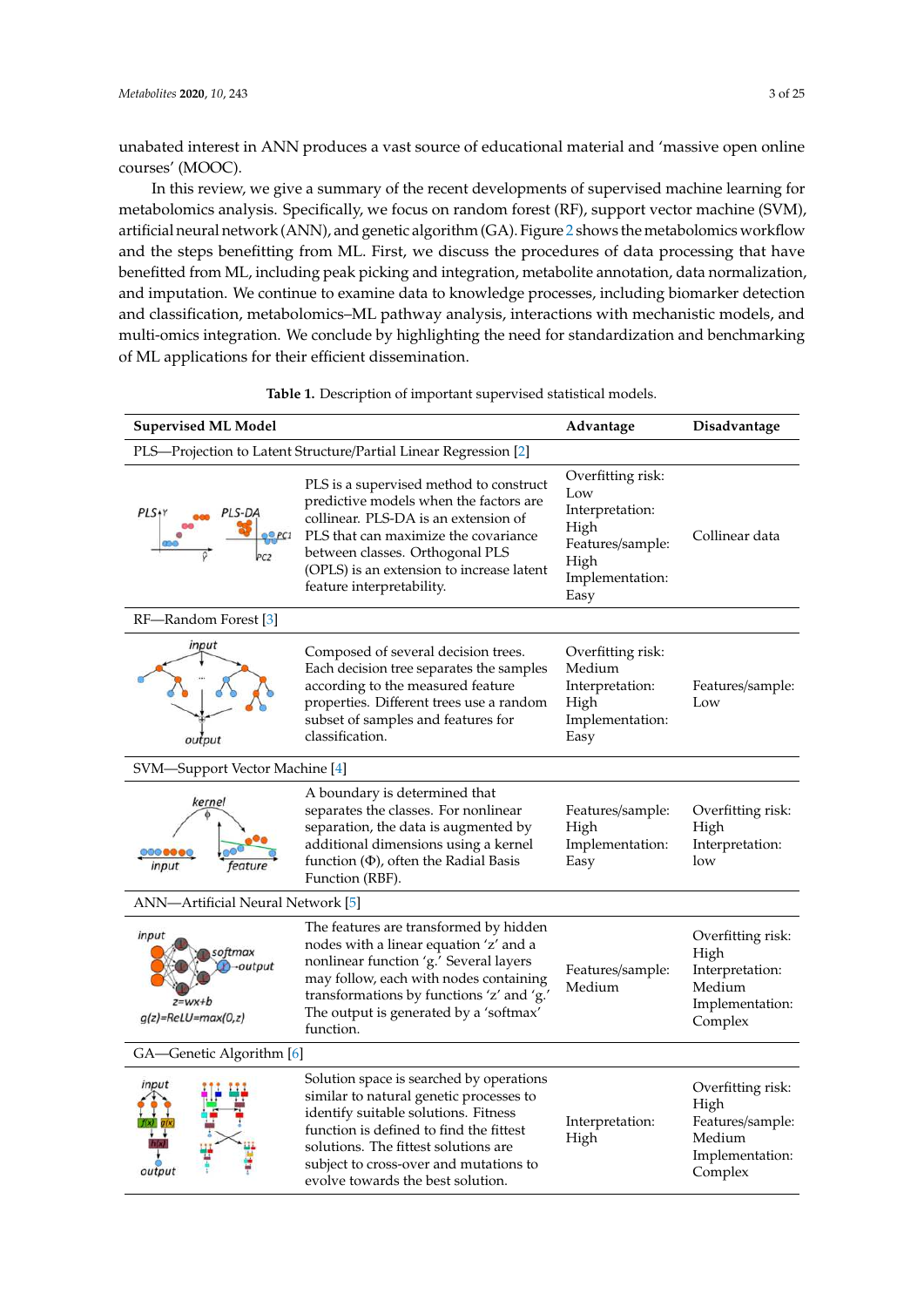

**Figure 1.** History of machine learning (ML) in metabolomics. The graph shows the frequency of articles mentioning 'metabolomics' (green bars) or 'metabolomics' and 'multivariate' (orange bars) in the Web of Science for five-year intervals from 2000 to 2020. The pie charts represent different statistical analysis approaches, and the absolute number represented by the pie charts is equal to the 'multivariate' bar (orange bars). We searched: RF: random forest (blue, 'random forest' and 'decision forest'), SVM: support vector machine (pink, 'support vector machine'), ANN: artificial neural networks (green, 'neural network' and 'deep learning'), GA: genetic algorithm (yellow, 'genetic algorithm' and 'evolutionary computation'), PLS: partial least squares (brown, 'partial least squares' and 'projection to latent'), and missing (grey). The missing fraction decreases continuously, indicating the adaptation of nomenclature or the conformance of statistical analyses. We searched for 'multivariate' to assess the overall number of metabolomics papers with a statistical analysis and obtained similar results for the term 'statistical'.



**Figure 2.** Mass spectrometry workflow with technical and analytical techniques. The MS investigation begins with the definition of the design of the experiment, whether a comprehensive metabolic overview is required, metabolite class identifications are sufficient or targeted metabolites are quantified. The design determines the analytical methods that are distinguished by their metabolite separation. The data processing includes peak processing, normalization and imputation and the contribution of machine learning is discussed in Section 2. The data interpretation is covered in Section 3 and deals with classification and regression, pathway analysis and multi-omics integration. Abbreviations: GC: gas chromatography; LC: liquid chromatography; CE: capillary electrophoresis; IM: ion mobility; DI: direct infusion; MALDI: matrix-assisted laser desorption ionization; MSI: mass spectrometry imaging; DART: direct analysis in real time.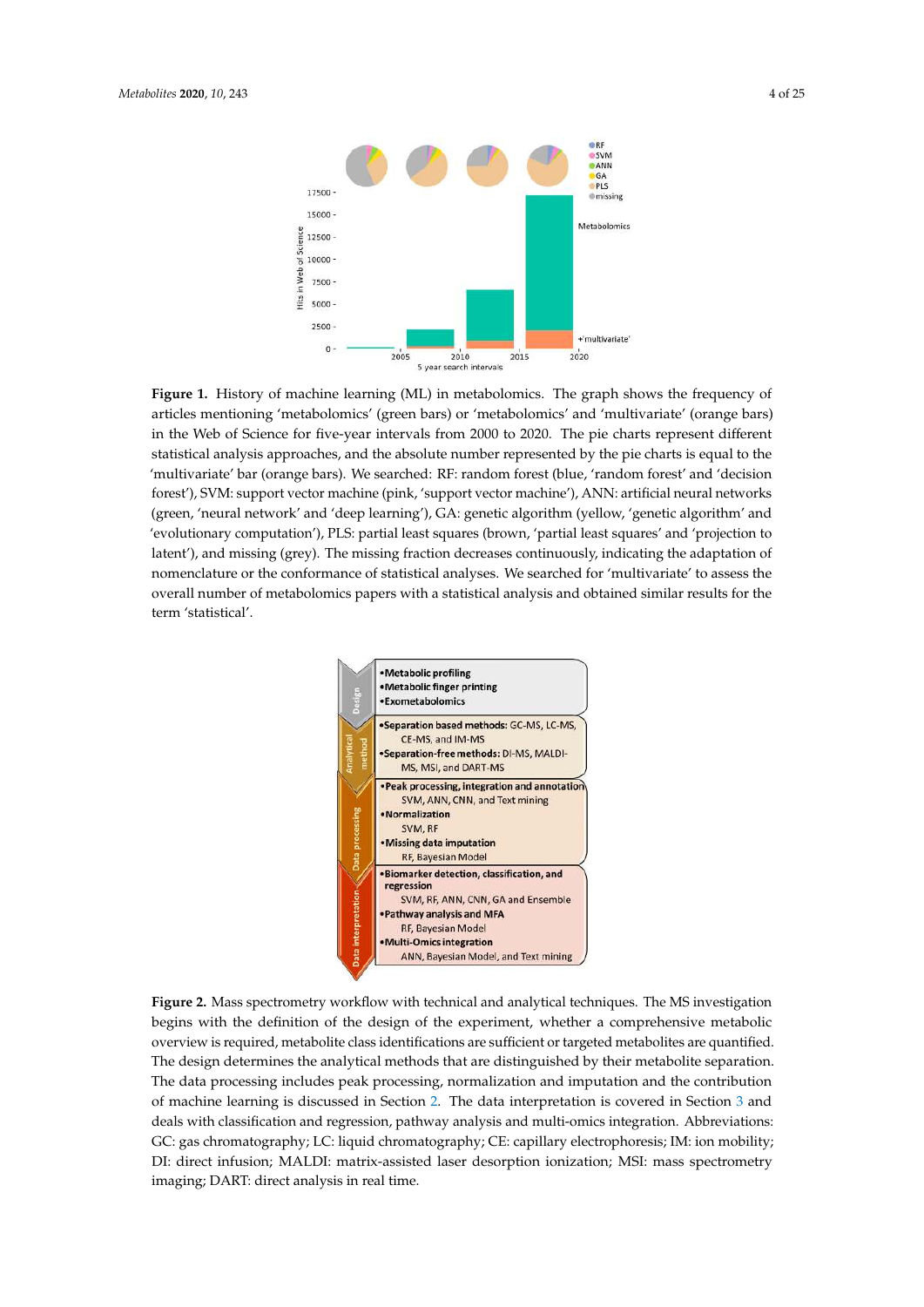## **2. Machine Learning for Data Processing**

Data processing, including baseline correction, noise filtering, peak detection, and alignment, is used for precise metabolite annotation and quantification [19]. There are more than 120 million compounds available in the universal compounds databases such as PubChem [20], ChemSpider [21], or the Chemical Abstracts Database with approximately 1–2 million compounds with biological relevance [22]. Peak annotation is among the biggest obstacles in metabolomics because less than 20% of the detected peaks were annotated in non-targeted metabolomics [23]. For the metabolites cataloged in databases (Table 2), annotation is accurate and efficient (reviewed by [24]). Since the mass spectra from structural isomers could be very hard to distinguish, it is crucial to verify the library search results with a reference chromatographic retention and spectrum of the authentic standard [25]. On the other hand, the identification of 'unknown' metabolites is challenging due to the lack of commercial standard compounds. Nowadays, many steps of data processing are provided by vendors of analytical equipment. In addition, there are several software tools for manual data processing, as reviewed by O'Shea and Misra (2020) [26].

Prior to statistical analyses, all data should be normalized to exclude sample-to-sample variations, especially when integrating results from different batches or different analytical instruments. In the following, we discuss the different data processing steps, including (i) peak picking and integration, (ii) metabolite annotation, (iii) normalization (incl. scaling), and (iv) missing data imputation. Data scaling or transformation are frequently used to adjust biases among various metabolites and to reduce heteroscedasticity in high-dimensional metabolomics data [27]. Afterwards, multivariate analysis methods are frequently used to get a general view of the dataset and to reveal the relevant metabolites. During model development, overfitting can limit the predictive capacity, and cross-validation is always required [2,28]. After data processing, the final data can be used to get new insights into biological processes.

| <b>Database</b>           | Description                                                                                                                                                                                                                                                                                         | URL                               |
|---------------------------|-----------------------------------------------------------------------------------------------------------------------------------------------------------------------------------------------------------------------------------------------------------------------------------------------------|-----------------------------------|
| <b>HMDB</b> [29]          | 114,193 metabolite entries including both<br>polar and non-polar metabolites                                                                                                                                                                                                                        | https://hmdb.ca                   |
| $LMSD$ [30]               | 43,665 lipid structures with MS/MS spectra                                                                                                                                                                                                                                                          | www.lipidmaps.org/data/structure  |
| <b>METLIN</b> [31]        | 961,829 molecules (lipids, steroids, plant and<br>bacteria metabolites, small peptides,<br>carbohydrates, exogenous drugs/metabolites,<br>central carbon metabolites and toxicants).<br>Over 14,000 metabolites have been<br>individually analyzed and another 200,000<br>have in silico MS/MS data | http://metlin.scripps.edu         |
| isoMETLIN <sup>[32]</sup> | All computed isotopologues derived from<br>METLIN based on m/z values and specified<br>isotopes of interest ( ${}^{13}$ C or ${}^{15}$ N)                                                                                                                                                           | http://isometlin.scripps.edu      |
| NIST [33,34]              | Reference mass spectra for GC/MS,<br>LC-MS/MS, NMR and gas-phase retention<br>indices for GC                                                                                                                                                                                                        | https://chemdata.nist.gov         |
| MassBank [35]             | Shared public repository of mass spectral data<br>with 41,092 spectra                                                                                                                                                                                                                               | https://massbank.eu/MassBank      |
| MoNA                      | 200,000+ mass spectral records from<br>experimental, in silico libraries and user<br>contributions                                                                                                                                                                                                  | https://mona.fiehnlab.ucdavis.edu |

**Table 2.** Available spectral database for metabolite annotation \*.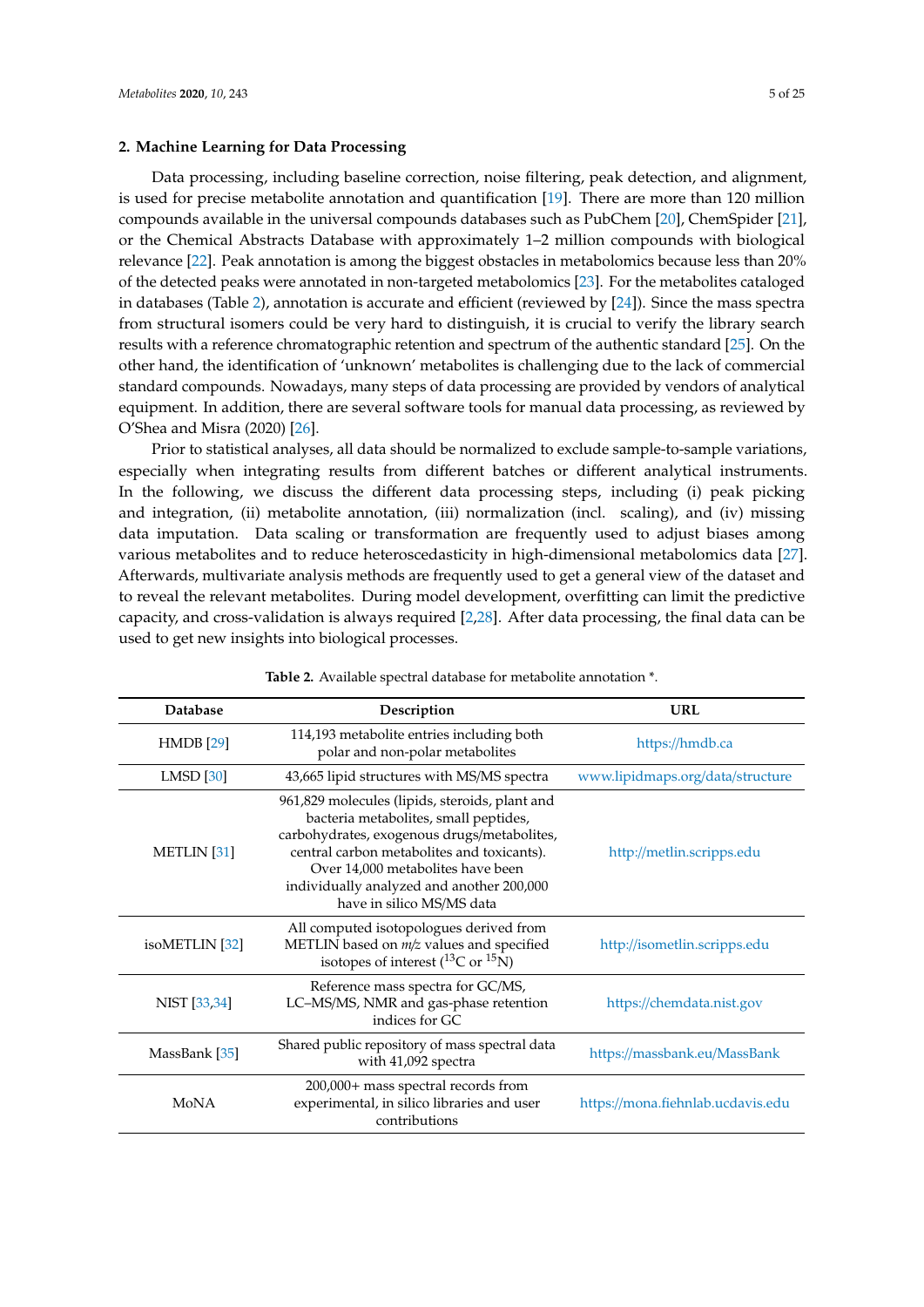| <b>Database</b>      | Description                                                                                   | URL                          |
|----------------------|-----------------------------------------------------------------------------------------------|------------------------------|
| mzCloud              | More than 6 million multi-stage $MSn$ spectra<br>for more than 17,670 compounds               | https://www.mzcloud.org      |
| PRIME [36,37]        | Standard spectrum of standard compounds<br>generated by GC/MS, LC-MS, CE/MS and<br><b>NMR</b> | http://prime.psc.riken.jp/   |
| Golm metabolome [38] | 2019 metabolites with GC-MS spectra and<br>retention time indices                             | http://gmd.mpimp-golm.mpg.de |
| GNPS [39]            | Community database for natural products                                                       | https://gnps.ucsd.edu        |
| ReSpect [40]         | Over 9000 MS/MS spectrum of<br>phytochemicals                                                 | http://spectra.psc.riken.jp  |
|                      | $*$ Adopted and undeted from Ap DNT et al. [41]                                               |                              |

| Table 2. Cont. |  |  |
|----------------|--|--|
|----------------|--|--|

Adapted and updated from An PNT et al. [41].

## *2.1. Peak Picking, Integration and Annotation*

Several ML-based approaches were developed to process and select chromatogram peaks (Table 3). Peaks have a strong local correlation, and convolutional neural networks (CNNs) are popular to process, select and integrate peaks [42,43]. Peak picking can be improved if the retention time is known. The ab initio prediction of metabolite retention time is a complex problem because unknown subsets of metabolite atoms are involved. In the first step of retention time prediction, the structural information is encoded in a vector format, e.g., with a quantitative structure–retention relationship (QSRR) [44,45] or molecular fingerprints [46]. Bouwmeester et al. (2019) [47] conducted an illustrative comparison of different ML approaches for LC retention time prediction. The authors extracted 151 features from the SMILES notation to train seven linear and nonlinear models and found best performance for ensemble approaches of combinations of multiple ML tools, while ANN and SVM also performed well alone [47]. Surprisingly, for retention time prediction based on molecular fingerprints, ANNs were only marginal better compared to selecting a retention from the most similar known fingerprint [48]. While data preprocessing increases the information content of the raw data and allows for more complex analysis, methods were developed to bridge from raw spectral data directly to phenotype characterization. Zhang et al. [49] used unprocessed m/z spectra and trained a CNN model called 'DeepSpectra' for single-value regression outputs like biomass or protein content from targeted metabolomics of environmental samples.

We give a brief update adding to recent illustrative reviews on ML-assisted metabolite annotation, including fragmentation prediction [23,50]. A prerequisite for molecular structure-based analysis methods is the conversion of the chemical structure into a molecular fingerprint in the form of a standardized vector with binary elements and defined length. The mutual conversion of spectrum and fingerprint started with SVM [51] and eventually developed as the 'SIRIUS' annotation tool [52]. We illustrate the benefit of recently published neuron-based ML tools with two examples: (i) the prediction of MS spectrum from fingerprints by 'NEIMS' and (ii) the prediction of fingerprints from MS spectrum by 'DeepEI'. Starting from the fingerprint of the 2017 NIST Mass Spectral Main Library, 'NEIMS' predicts the MS spectrum for pure metabolites [53]. The fingerprint vector is non-local: neighboring vector elements code for different chemical properties while distant elements can encode similar properties with respect to MS fragmentation. On non-local feature vectors, ANNs perform well because the hidden nodes connect all vector elements to identify predictive combinations. In contrast, the spectral information is local and CNNs excel in the analysis. Thus, the CNN approach in 'DeepEI' tackles the reverse challenge, to predict fingerprints from spectrum, and indeed both strategies can be combined [54]. A new approach used text mining to associate fragmentation groups with metabolite candidates. The underlying assumption is that re-occurring peak patterns represent coherent substructures and can be associated to published metabolite spectra [55,56].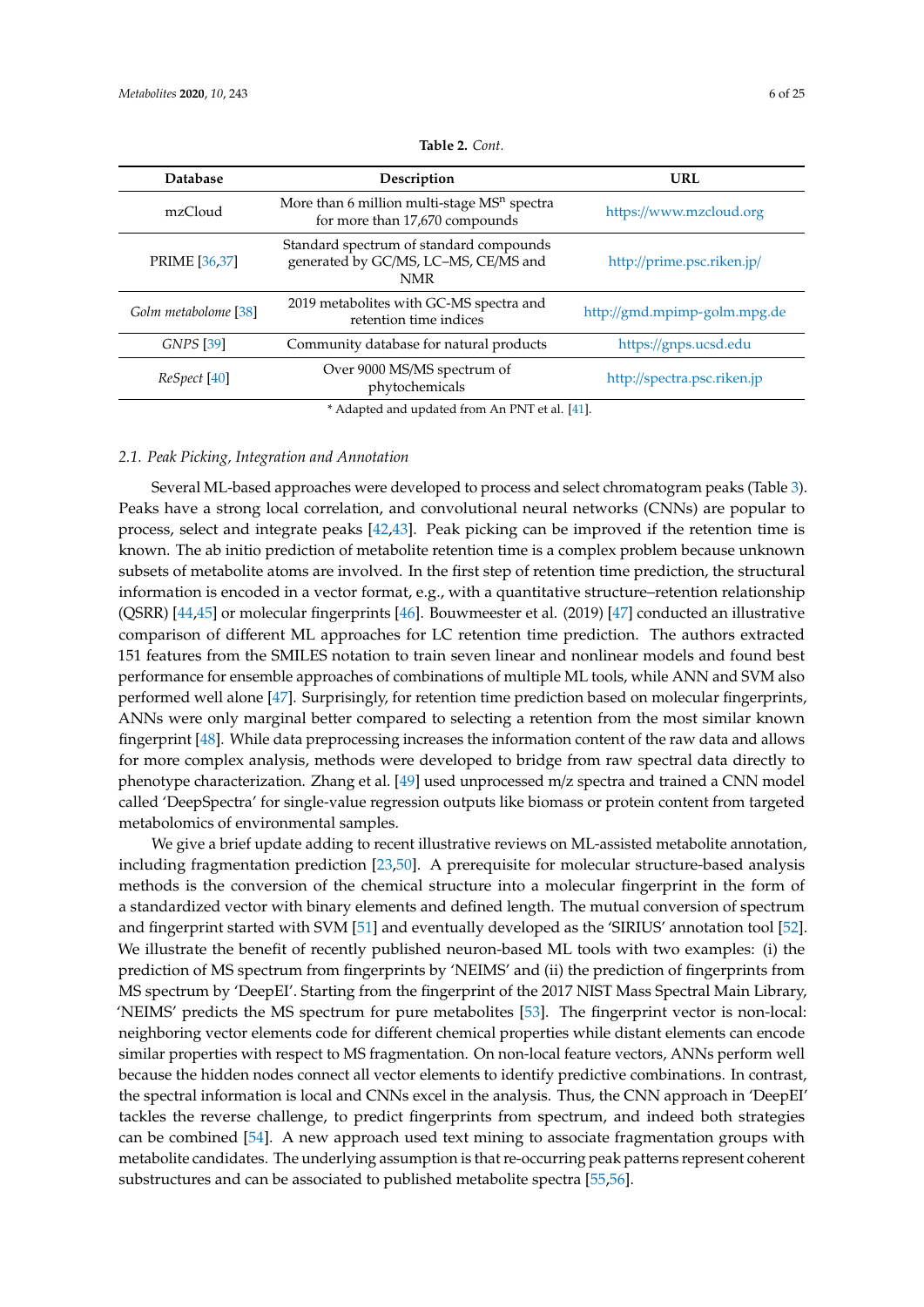| <b>Step</b>                  | <b>ML</b> Tool | Example                                                                                                                                                             | Ref.   |  |  |  |  |
|------------------------------|----------------|---------------------------------------------------------------------------------------------------------------------------------------------------------------------|--------|--|--|--|--|
| Peak                         | <b>SVM</b>     | WIPP software: optimization of peak detection,                                                                                                                      | $[57]$ |  |  |  |  |
| picking/integration          |                | instrument and sample specific                                                                                                                                      |        |  |  |  |  |
|                              | <b>ANN</b>     | Peak quality selection for downstream analysis                                                                                                                      | $[58]$ |  |  |  |  |
|                              | <b>CNN</b>     | Trace: two-dimensional peak picking over retention time<br>and $m/z$                                                                                                | $[59]$ |  |  |  |  |
|                              | <b>CNN</b>     | peakonly software: peak picking and integration                                                                                                                     | [60]   |  |  |  |  |
|                              | <b>CNN</b>     | Peak classification for subsequent PARAFAC analysis                                                                                                                 | $[43]$ |  |  |  |  |
|                              | <b>CNN</b>     | DeepSWATH software: correlation between parent<br>metabolites and fragment ions in MS/MS spectra                                                                    | [61]   |  |  |  |  |
|                              | <b>CNN</b>     | Representational learning from different tissues,<br>organisms, ionization, instruments for improved<br>classification on small datasets                            | $[62]$ |  |  |  |  |
|                              | <b>CNN</b>     | 'DeepSpectra': targeted metabolomics on environmental<br>samples, raw spectra analysis                                                                              | $[49]$ |  |  |  |  |
|                              | <b>CNN</b>     | Compound recognition in complex tandem MS data tested<br>with several ML tools                                                                                      | $[63]$ |  |  |  |  |
| Retention time<br>prediction | <b>ANN</b>     | Metlin-integrated prediction of metabolite retention time<br>extrapolation to different chromatographic methods                                                     | [48]   |  |  |  |  |
|                              | Ensemble       | Performance test of multiple ML algorithms for retention<br>time prediction based on physical properties, ANN and<br>SVM perform well, ensemble training is optimal | $[47]$ |  |  |  |  |
| Metabolite<br>annotation     | <b>SVM</b>     | Input-output kernel regression (IOKR) to predict<br>fingerprint vectors from m/z spectra, mapping molecular                                                         | [64]   |  |  |  |  |
|                              | <b>SVM</b>     | structures to spectra<br>CSI:Fingerprint:Structure mapping                                                                                                          | $[52]$ |  |  |  |  |
|                              | Text mining    | MS2LDA software: detection of peak co-occurrence                                                                                                                    | $[56]$ |  |  |  |  |
|                              | Text mining    | MESSAR software: automated substructure<br>recommendation for co-occurring peaks                                                                                    | $[55]$ |  |  |  |  |
|                              | <b>ANN</b>     | NEIMS software: 'neural electron-ionization MS' spectrum<br>prediction                                                                                              | $[54]$ |  |  |  |  |
|                              | <b>ANN</b>     | DeepMASS software: substructure detection by<br>comparing unknown spectra to known spectra                                                                          | [65]   |  |  |  |  |
|                              | <b>CNN</b>     | DeepEI software: fingerprint prediction from MS spectrum                                                                                                            | $[54]$ |  |  |  |  |
| Normalization                | RF             | SERRF software: Systematic error removal based on<br>quality control pool samples                                                                                   | [66]   |  |  |  |  |
|                              | RF             | pseudoQC software: simulated quality control sample<br>generation, preferably with RF                                                                               | $[67]$ |  |  |  |  |
|                              | <b>SVM</b>     | Improvement of statistical analysis by SVM normalization                                                                                                            | [68]   |  |  |  |  |
| Imputation                   | RF             | Best overall performance of RF for unknown missing<br>value type                                                                                                    | $[69]$ |  |  |  |  |
|                              | Bayesian Model | BayesMetab: classification of missing value type, Markov<br>chain Monte Carlo approach with data augmentation                                                       | $[70]$ |  |  |  |  |

**Table 3.** ML tools for data processing since 2019.

## *2.2. Normalization Procedures*

For high-quantity samples, metabolite-specific degradation dynamics and instrument sensitivity declines lead to nonlinear signal variations. Quality control/quality assurance (QC/QA) samples measured throughout the analysis are used to exclude inter- and intra-batch variations while preserving biological information. ML-assisted normalization methods mainly employ SVM- and RF-based regression. Normalization based on SVM has shown mixed performance. SVM outperformed linear and polynomial regression for PCA; however, OPLS-DA showed clear signs of overfitting [68]. The limitation of most existing QC-based normalization methods, including polynomial regression and SVM, is the underlying assumption that the systematic error in each variable is only associated with the batch effect, the injection order, and/or processing sequence. Fiehn and co-workers additionally accounted for error correlations between compounds using the normalization procedure: systematic error removal using random forest ('SERRF') [66]. This method assumed that the intensity drift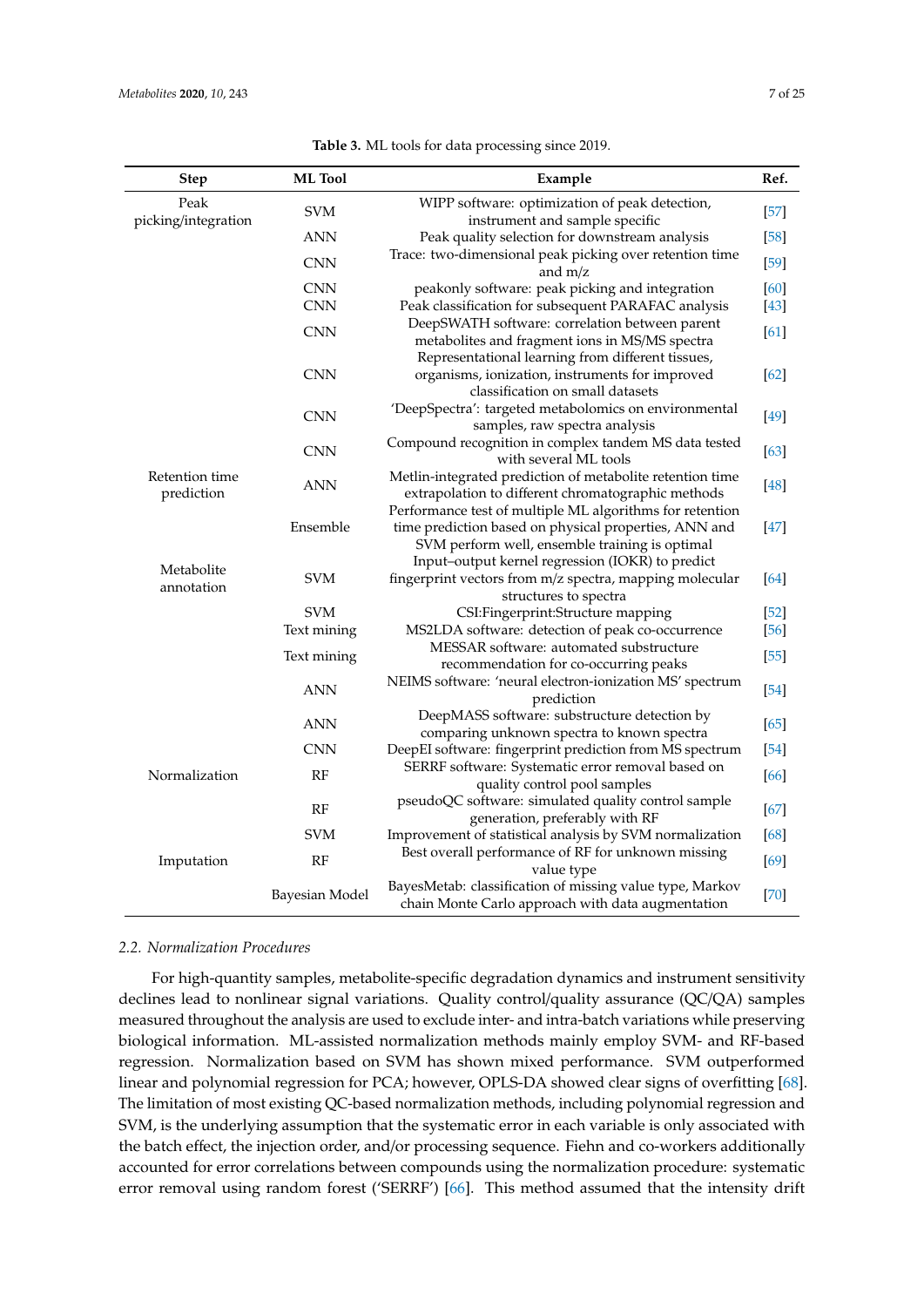of a metabolite can be summarized and predicted by batch effects, injection orders, and intensity drifts of other compounds. During a comprehensive comparison of normalization methods, 'SERRF' outperformed all other existing methods, including SVM and polynomial regression, and significantly reduced the average technical errors to 5% relative standard deviation. Subsequent multivariate analysis, including PCA and PLS-DA, revealed a biological variance of interest without overfitting. Yet, the authors also suggested that 'SERRF' performance may vary or not be necessary for small datasets (fewer than 500 samples).

If quality control samples are absent, they can even be simulated from the data. The procedure is performed by 'pseudoQC' with the goal to reduce data variation [67]. SVM, RF and linear models were trained on data with low variation but only the nonlinear methods decreased the variation in the test data. A subsequent PCA indicated optimal separation by the RF normalization and was recommended by the authors as the first-choice method for metabolomics data by 'pseudoQC.' Together, all reports reached the same agreement that nonlinear regression methods are more appropriate than linear methods for quality-control based normalization to remove batch effects of large-scale metabolomics data. Although SVM and RF have been examined only in a few applications, RF seemed to perform better while dealing with overfitting. Nevertheless, sample size and the number of quality control samples influenced the performance of the normalization process, and further investigations are needed. In summary, for normalization several methods should be tested, while choosing for the best trade-off for local peak properties, like standard deviation, and the performance of subsequent multivariate analyses.

#### *2.3. Missing Data Imputation*

MS-based analytical methods have a significant advantage in metabolite coverage, but a significant proportion of data are missing values. Notably, LC–MS missing data could be even in the range of 30–50% [71,72]. Different types of missing data are classified. In most cases, data are missing not at random (MNAR) owing to real absence of the compound in the samples or peak detection failure of low-concentration metabolites. There are two other types of missing data, including missing at random (MAR) and missing completely at random (MCAR). While MAR is usually caused by a failure in data preprocessing, such as inaccurate peak detection and deconvolution of co-eluting compounds, MCAR is mainly due to the data acquisition process like incomplete derivatization or ionization [73]. Data imputation is the procedure using the information of existing data to substitute the missing values without changing the whole data structure.

The imputation of missing values is necessary because most statistical data analysis approaches cannot process null information and a reasonable imputation strategy introduces less bias compared to feature removal. Various strategies exist to replace missing values with realistic estimates; however, the optimal strategy depends on the missing value type and also on the subsequent statistical analysis. Thus, the ability to discriminate between the missing value origins is advantageous, although often not known a priori. Shah et al. [70] used a Bayesian model to first discriminate between random and not random missing data, and to sample an imputed distribution using a Markov chain Monte Carlo procedure. Independent of the Bayesian model approach, the best performing procedure was achieved with random forests [69]. Random forest performs best for MAR and MCAR, in combination with subsequent multivariate statistics, like PCA [74]. ANN was inferior to RF, the computation time was inadequately high, and each imputed data needed training of a dedicated ANN estimator with limited data [75]. Imputation is fundamentally a statistical problem; an appropriate sample is taken from the statistical distribution of a metabolite; hence, ML methods are unlikely to replace linear statistical approaches.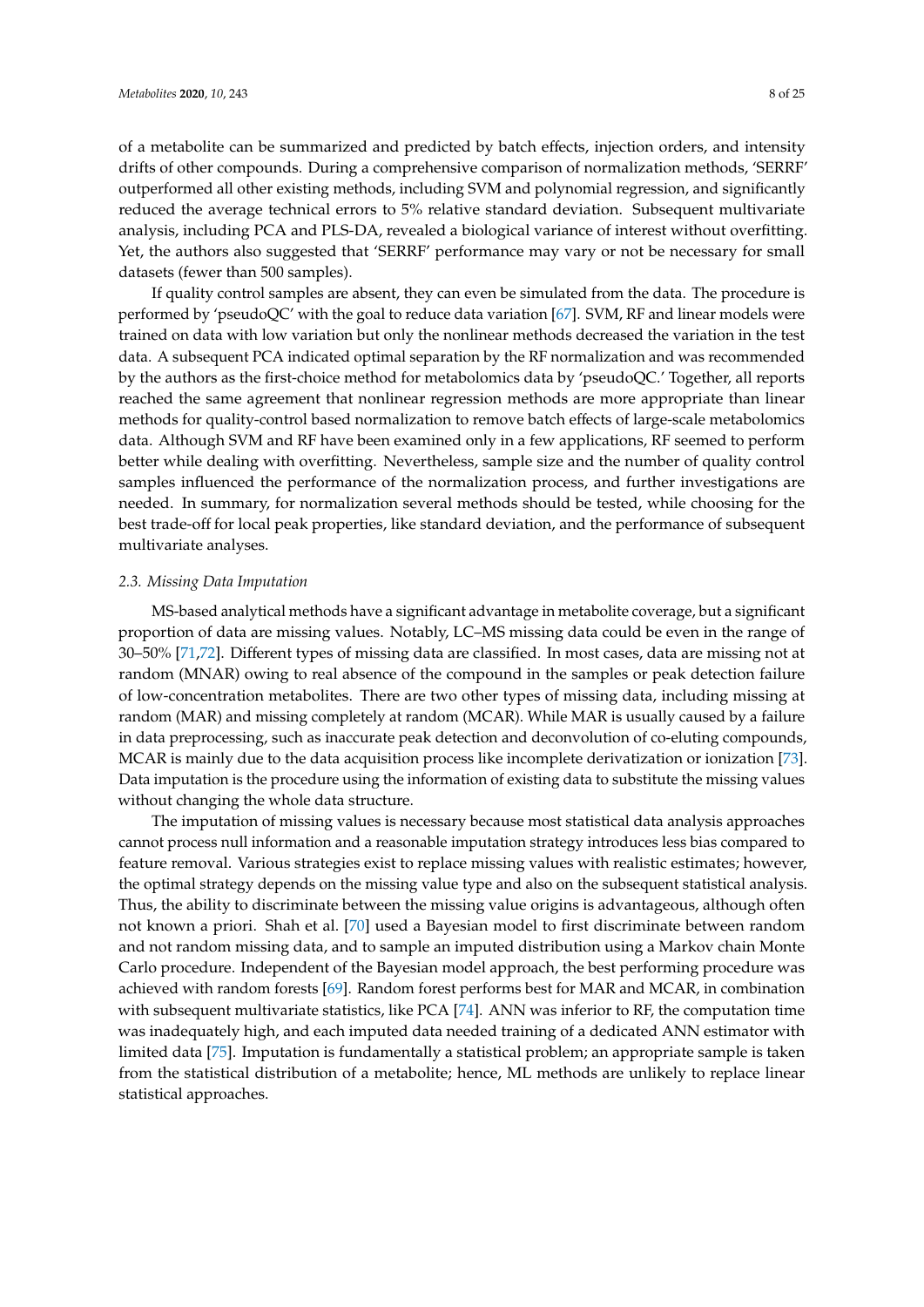## **3. Biological Insights with Metabolomics**

In this section, we will discuss various topics for data analysis such as biomarker detection, classification and regression, pathway inference, the combination with mechanistic models, and multi-omics integration. The results will testify to the impressive predictive capacities of ML approaches, but will also reiterate that there is no predefined route to data analysis. Our examples provide broad coverage of the field; for more clinically oriented ML-assisted metabolomics analysis; see the review by Lee and Hu [76]. The ML approaches are statistical methods and thus extract statistical information from the data: their underlying question is: 'who correlates with whom?' In the following sections, we will explore the extent to which ML models were used to gain knowledge.

Given the multitude of ML approaches, we are provoked to ask: 'are there guidelines to select appropriate ML approaches?' The following sections will reveal the complexity of the question, and it is instructive to clarify the relations among the different ML approaches to judge their performance and requirements. The PLS approach is fundamentally an ANN with one hidden node and linear activation functions [77]. The nonlinear SVM (e.g., with RBF) is similar to an ANN with a single hidden node and nonlinear activation function (e.g., with ReLU). The SVM applies the nonlinearity directly on the variables, whereas the ANN acts on linear variable interactions (the latent variables) [78]. The GA resembles a sparse ANN with more complex and diverse activation functions and the use of evolutionary strategies to improve. By contrast, the ANN uses appointed functions for smooth analytical, gradient-based optimization (backpropagation). The RF is conceptually different and cannot be interpreted in a formulaic way; see Table 1 for a brief description. An overview of articles with ML-assisted metabolomics analysis published since 2019 is given in Table 4. The majority of articles use multiple ML methods for data analysis and usually recommend the optimal algorithm. Overall, however, each ML approach is recommended eventually, even for comparative studies with diverse datasets no definite front-runner can be nominated.

| <b>Biological</b><br>Insight | Optimal<br>ML | Other<br>Models            | <b>Samples</b>                | Dimension<br>Reduction | Spec-Type                                                                                       | Comment                                                     | Ref.   |
|------------------------------|---------------|----------------------------|-------------------------------|------------------------|-------------------------------------------------------------------------------------------------|-------------------------------------------------------------|--------|
| $Class +$<br>biomarker       | <b>SVM</b>    | LDA,<br><b>ODA</b>         | 4 DS:<br>30, 280, 240,<br>183 | <b>PCA</b>             | Effect of variance and<br>covariance on<br>IR<br>classification of<br>infrared spectra.         |                                                             | $[79]$ |
|                              | <b>SVM</b>    | RF,<br>PLS-DA              | 80                            | <b>RFE</b>             | LC-MS                                                                                           | Serum identification<br>of lipids, glycans,<br>fatty acids. | [80]   |
|                              | RF            | N.A.                       | <100                          | N.A.                   | <b>SCMS</b>                                                                                     | Single-cell MS on<br>drug response,<br>pathway inference.   | [81]   |
|                              | RF            | SVM,<br>ANN,<br><b>CNN</b> | 703                           | LASSO                  | LC-MS                                                                                           | Serum metabolomics<br>related to chronic<br>kidney disease. | $[82]$ |
|                              | RF            | N.A.                       | 3 DS:<br>39, 160, 79          | Peak-binning           | <b>GCMS</b>                                                                                     | Chromatogram peak<br>ranking for sample<br>discrimination.  | [83]   |
|                              | RF            | N.A.                       | 217                           | Human<br>selection     | Metabolite selection<br>based on expert<br>LC-MS<br>classification with<br>tinderest Shiny-App. |                                                             | [84]   |

**Table 4.** Data to knowledge procedures with ML support published from 2019. In some cases, different datasets (DS) are used for samples. Spec-Type—spectrometry type; Ens.—ensemble ML approach; Tar.—targeted; SCMS—single-cell MS; Bench. data—benchmark datasets; Sim.—simulated.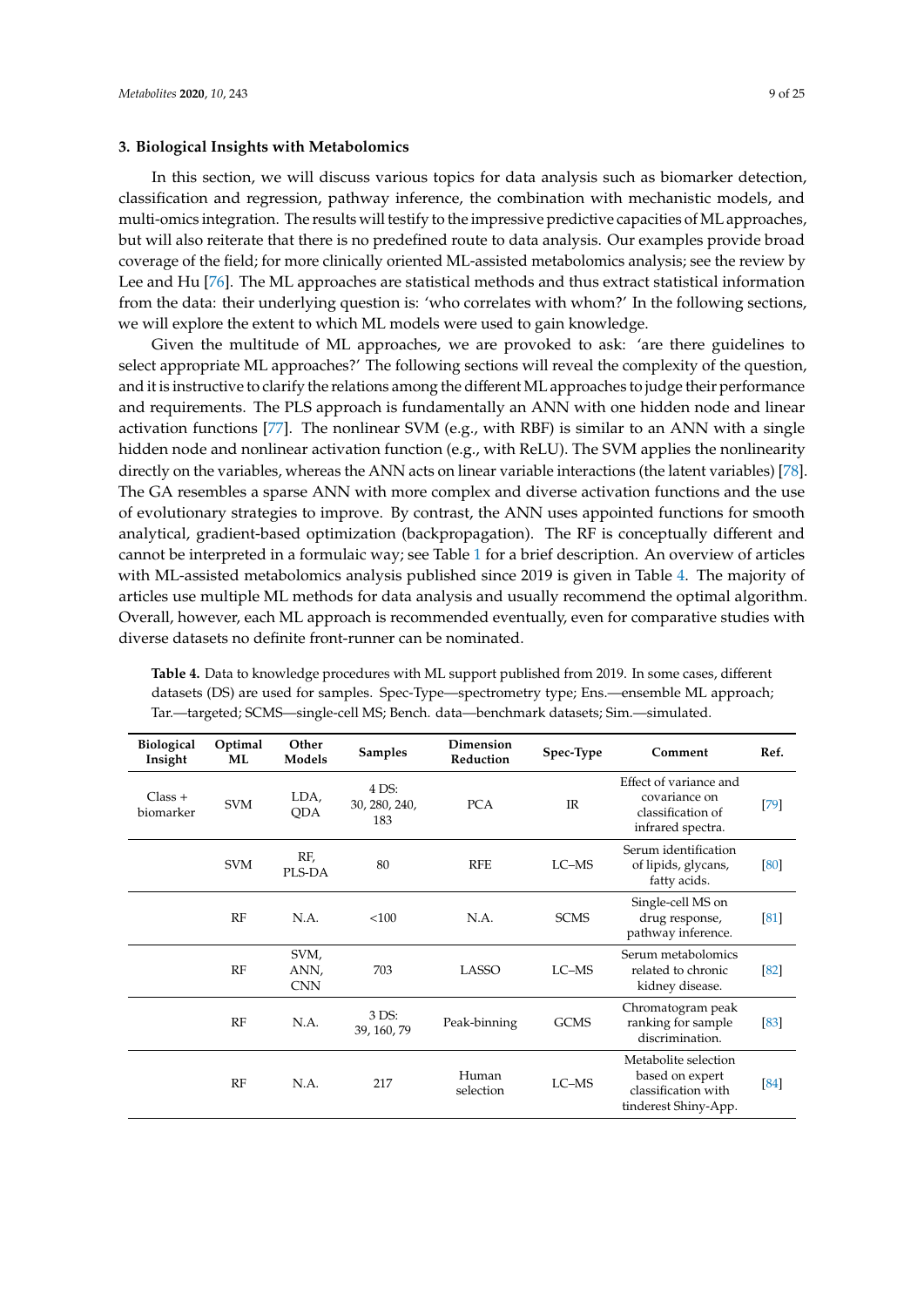| Biological<br>Insight      | Optimal<br>ML  | Other<br>Models             | <b>Samples</b>                                                                                     | Dimension<br>Reduction                | Spec-Type      | Comment                                                                                                                                                           | Ref.   |
|----------------------------|----------------|-----------------------------|----------------------------------------------------------------------------------------------------|---------------------------------------|----------------|-------------------------------------------------------------------------------------------------------------------------------------------------------------------|--------|
|                            | ANN            | PLS-DA,<br>RF<br><b>SVM</b> | 10 DS:<br>968, 253, 668,<br>59, 184, 97,<br>80, 100, 121,<br>83                                    | N.A.                                  | Bench.<br>data | Thorough comparison<br>of ML approaches on<br>different published<br>targeted MS datasets.                                                                        | $[78]$ |
|                            | <b>GA</b>      | RF                          | 60                                                                                                 | N.A.                                  | LC-MS          | Wine origin<br>classification.                                                                                                                                    | [85]   |
|                            | Ens.           | RF, SVM                     | 111                                                                                                | Correlation,<br>information<br>filter | N.A.           | Use of symbolic<br>methods, analysis of<br>spectrogram.                                                                                                           | $[86]$ |
| Regression                 | Ens.           | RF, ANN                     | 2 DS:<br>36,60                                                                                     | N.A.                                  | Assay          | Optimization of gene<br>expression for<br>metabolite<br>overproduction.                                                                                           | $[87]$ |
| Pathway<br>inference       | RF             | Bayes                       | 500                                                                                                | N.A.                                  | Sim.           | Metabolite correlation<br>network on simulated<br>data.                                                                                                           | [88]   |
|                            | RF             | PLS,<br>Bayes               | 339                                                                                                | Information<br>filter                 | <b>GCMS</b>    | Mapping of metabolic<br>correlation networks<br>to metabolic<br>pathways.                                                                                         | [89]   |
|                            | Bayes          | N.A.                        | 2 DS:<br>8711, 384                                                                                 | N.A.                                  | Sim.           | 'PUMA': Probabilistic<br>modeling for<br>Untargeted<br>Metabolomics<br>Analysis. Simulation<br>of pathway activity,<br>metabolite<br>association, and<br>spectra. | [90]   |
| Multi-omics<br>integration | <b>ANN</b>     | <b>SVM</b>                  | 2 DS:<br>600, >10,000                                                                              | Encoder-decoder                       | LC-MS/MS       | Multi-omics<br>projection to 20-70<br>latent variables.<br>Classification of latent<br>variables.                                                                 | $[91]$ |
|                            | ANN            | N.A.                        | 2 DS:<br>191 in: 1692<br>out, 51 in:<br>143 out                                                    | Encoder-decoder                       | LC-MS          | Correlation of gut<br>bacteria level to<br>metabolite level,<br>unsupervised<br>clustering of latent<br>variables.                                                | $[92]$ |
|                            | Text<br>Mining | N.A.                        | 4 DS:<br>138 in: 462<br>out, 466 in:<br>85 out, 902<br>in: $>10k$ out,<br>$562$ in: $> 10k$<br>out | N.A.                                  | Bench.<br>data | 'mmvec': microbial<br>sequence to<br>metabolite occurrence<br>mapping with as little<br>as 166 microbes<br>mapped to 85<br>metabolites                            | $[93]$ |
|                            | Bayes          | N.A.                        | 25                                                                                                 | N.A                                   | Sim.           | Estimation of<br>metabolic kinetics<br>based on multi-omics<br>data for lysine<br>synthesis.                                                                      | $[94]$ |
|                            | Bayes          | N.A.                        | 22                                                                                                 | N.A.                                  |                | Estimation of<br>metabolic kinetics<br>based on multi-omics<br>data                                                                                               | $[95]$ |

**Table 4.** *Cont.*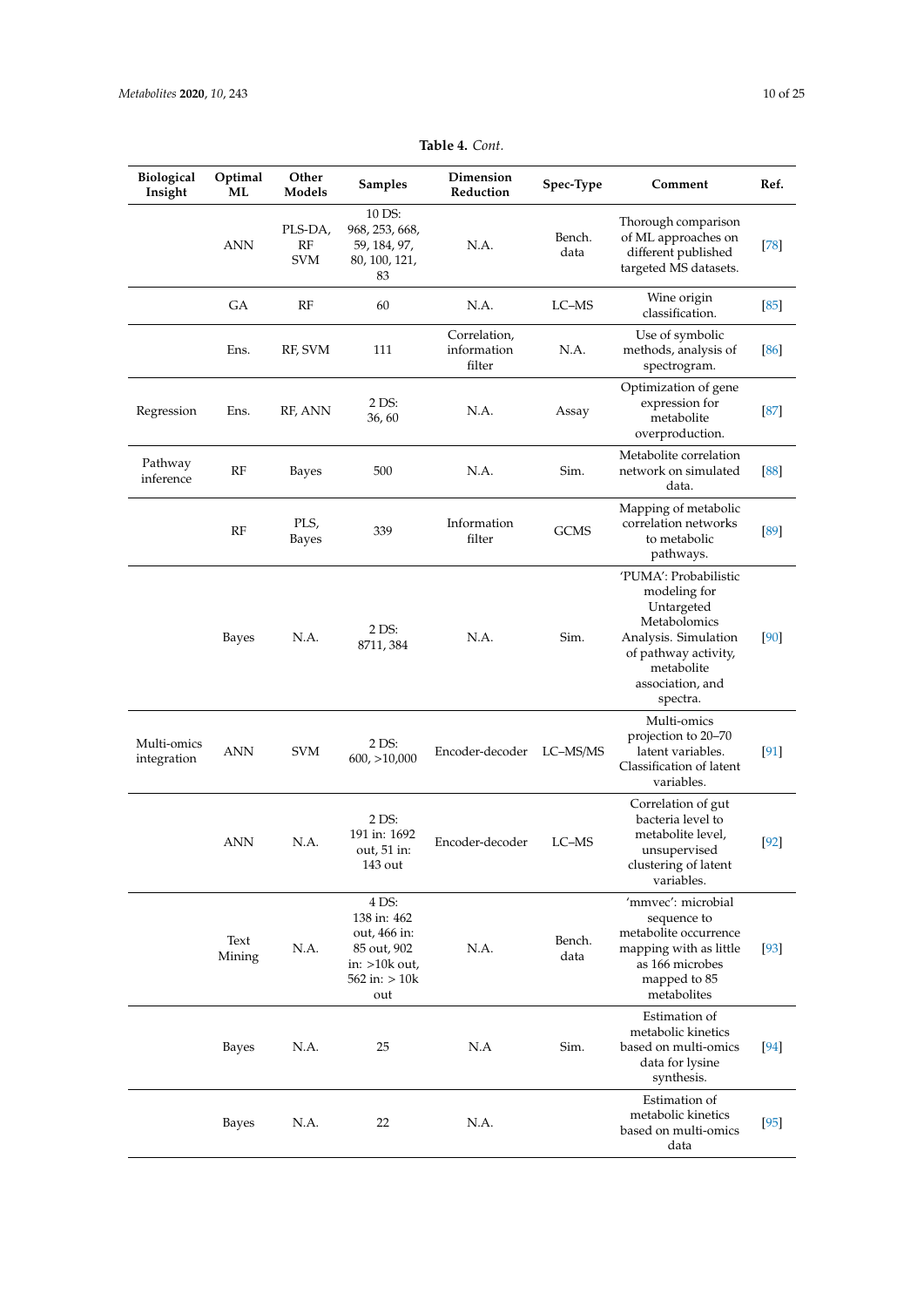We start by introducing the concepts of this section with an illustrative example of the microbes and metabolites in the digestive system. Two studies on the relation of gut microbes and ambient metabolome reveal how microbes predict metabolite concentrations, and how the latent variables of an ANN provide interpretable biological information. The data sources combined are metabolite feature concentrations and microorganism abundance. Le et al. [92] trained the microbe–metabolite relation into an ANN with an encoder–decoder network. The microbe abundance was used as the input and was mapped to a hidden layer, the latent variables, with a lower number of nodes to represent microbial interactions. The latent variables generated the metabolite levels on the output, and, interestingly, the latent variables contained clinically relevant information to discriminate bowel disease conditions [92]. Morton et al. [93] used a neural network called 'mmvec' for analyzing the co-occurrence of microbe–metabolite pairs. The approach can deal with compositional data, i.e., relative concentration level, and data of different magnitudes in general. The method is broadly applicable and was tested over a diverse set of microbiome benchmark datasets including soil biocrust, lung mucus and digestive tract. The importance of the transformation method for scale invariance during preprocessing of microbe–metabolite data was pointed out by Quinn and Erb [96]. The selection between joint and independent probabilities of the bacteria determines the normalization parameter, which biases the performance of the linear estimators in the comparison [97]. The examples testify to the capacity of ML tools to serve biomarker detection, classification, and regression, and furthermore remind us about the complexity of the data for which we need to find suitable preprocessing strategies.

While metabolomics data are dense, the information-rich features are only a small subset of all detected features; moreover, the features frequently outnumber the sample size greatly. With too many features, training of the ML algorithm takes longer, the risk of overfitting increases, and model interpretability is compromised. Feature selection or feature extraction are dimensionality reduction strategies to alleviate the dense data problem (Table 5). Feature selection describes methods that pick features with the highest information and is generally useful for biomarker detection. Feature extraction transforms the features into lower-dimensional latent variables. While retaining most of the information, however, the latent variables generated by feature extraction are difficult to interpret because they have no direct biological counterparts [98]. Feature extraction is useful when the features are not correlated, and each feature is informative. When doing nonlinear data analysis, it is advisable to refrain from overusing linear-based feature selection methods, like regularization, or Linear discriminant analysis (LDA), because they remove the nonlinear features of complex interactions [98]. Particularly useful dimensionality reductions for ML are Recursive Feature Elimination (RFE) for SVM, or encoder–decoder systems for ANN. A related problem to dimensionality reduction is the identification of the most predictive features for classification, ultimately resulting in biomarker detection, a topic excellently reviewed by Xia et al. [99].

| <b>Type</b> | Method                                                                                             | Description                                                                                                             | Advantages                           | <b>Disadvantages</b>   |
|-------------|----------------------------------------------------------------------------------------------------|-------------------------------------------------------------------------------------------------------------------------|--------------------------------------|------------------------|
|             |                                                                                                    | Unsupervised method                                                                                                     |                                      |                        |
| FE.         | Principal Component<br>Analysis (PCA)                                                              | Unsupervised method to<br>transform data into axes that<br>explain maximum variability.<br>Returns orthogonal features. | Prior<br>Information:<br><b>None</b> | Interpretation:<br>Low |
| FF          | Transforms the data into a lower<br>dimension that is linearly<br>Kernel PCA (k-PCA)<br>separable. |                                                                                                                         | Correlation type:<br>Nonlinear data  | Interpretation:<br>Low |

| Table 5. Dimensionality reduction strategies. FS-feature selection; FE-feature extraction. |  |  |
|--------------------------------------------------------------------------------------------|--|--|
|--------------------------------------------------------------------------------------------|--|--|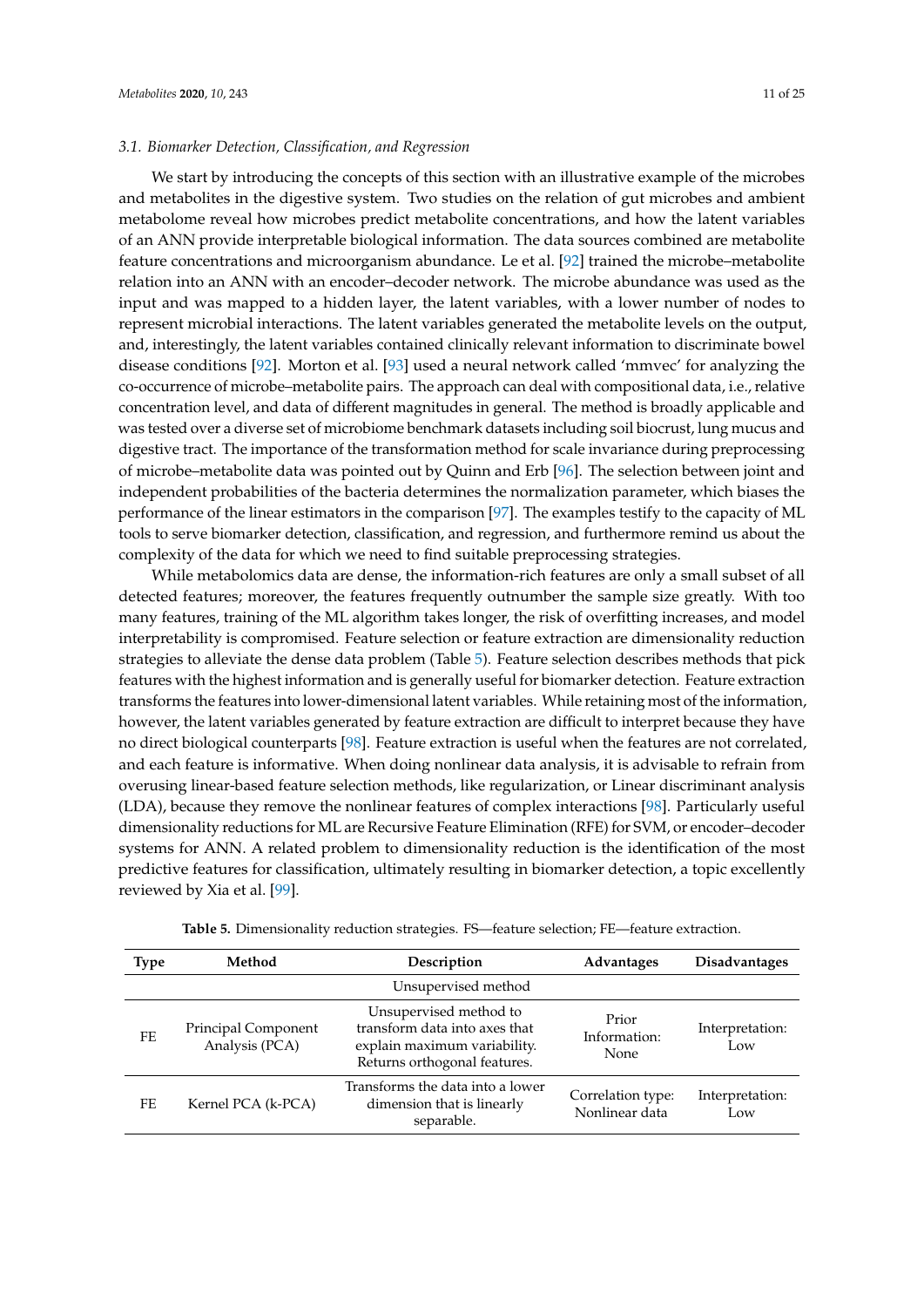| <b>Type</b> | Method                                                                   | Description                                                                                                                                                                                                                                                                                                              | Advantages                                                           | Disadvantages                                                                                               |
|-------------|--------------------------------------------------------------------------|--------------------------------------------------------------------------------------------------------------------------------------------------------------------------------------------------------------------------------------------------------------------------------------------------------------------------|----------------------------------------------------------------------|-------------------------------------------------------------------------------------------------------------|
| FE          | Encoder-Decoder                                                          | ANN-based, the encoder maps<br>input to lower-dimensional latent<br>variables. The decoder uses latent<br>variables to generate output.                                                                                                                                                                                  | Correlation type:<br>Nonlinear data<br>Prior<br>Information:<br>None | Correlation<br>type:<br>Fails on<br>independent<br>data                                                     |
|             |                                                                          | Regularization                                                                                                                                                                                                                                                                                                           |                                                                      |                                                                                                             |
| FS          | LASSO or L1                                                              | Supervised method to select<br>sparse features. Regularization<br>parameter (L1 penalty) can be<br>used for regression and<br>classification problems. The<br>coefficients $(w)$ of the features $(m)$<br>are directly multiplied with the<br>regularization parameter $(\lambda)$ .<br>L1: $\lambda \sum_{k=0}^{m} w_k$ | Interpretation:<br>High                                              | Correlation<br>type:<br>Linear data<br>Note:<br>Minimum<br>selection of<br>features equal<br>to sample size |
| FS          | Ridge or L2                                                              | Supervised method to penalize<br>(L2 penalty) large individual<br>weights. The coefficients $(w)$ of<br>the features $(m)$ are squared and<br>multiplied with the regularization<br>parameter $(\lambda)$ .<br>L2: $\lambda \sum_{k=0}^{m} w_k^2$                                                                        | Note:<br>Avoids<br>overfitting                                       | Note:<br>Features are not<br>removed,<br>weights<br>indicate feature<br>importance                          |
| FS          | <b>Elastic Net</b>                                                       | Regularization method to retain<br>advantages of both L1 and L2<br>penalty.<br>EN: $\lambda_1 \sum_{k=0}^{m} w_k + \lambda_2 \sum_{k=0}^{m} w_k^2$                                                                                                                                                                       | Note:<br>Removes features<br>without<br>overfitting                  | Correlation<br>type:<br>Linear data                                                                         |
|             |                                                                          | Discriminant Analysis                                                                                                                                                                                                                                                                                                    |                                                                      |                                                                                                             |
| FE          | Linear Discriminant<br>Analysis (LDA)                                    | Supervised method to transform<br>data into axes, which maximizes<br>class separation. Assumes that<br>data is normal with common class<br>covariance.                                                                                                                                                                   | Prior information:<br>Class labels                                   | Correlation<br>type:<br>Linear data<br>Interpretation:<br>Low                                               |
|             | Quadratic<br>Discriminant Analysis<br>(QDA)                              | Supervised classification similar<br>to LDA. Assumes that data is<br>normal but allows for differing<br>class covariance.                                                                                                                                                                                                | Correlation type:<br>Squared<br>nonlinear data                       | Not useful for<br>dimensionality<br>reduction                                                               |
|             |                                                                          | Sequential Feature Selection                                                                                                                                                                                                                                                                                             |                                                                      |                                                                                                             |
| FS          | Recursive Feature<br>Elimination/Sequential<br><b>Backward Selection</b> | At each step, the feature with<br>minimal contribution to the model<br>is dropped until required number<br>of features remain.                                                                                                                                                                                           | Interpretation:<br>High                                              | Note:<br>Optimum not<br>guaranteed                                                                          |

# **Table 5.** *Cont.*

The sample size is an important parameter that determines how well statistical interactions can be resolved, and detailed guidelines are available for spectrographic experiments [100]. Typical metabolomics sample sizes are in the range of hundreds, with some below fifty and some over one thousand (Table 4). On the lower limit, one study reported robust binary classification with as little as three samples in each class for linear SVM with untargeted data derived from archaeal cultivation and pig urine after traumatization [101]. ANN performed surprisingly well in a comparative analysis, even with 46 case and 56 control samples in a targeted LC–MS analysis with 42 metabolic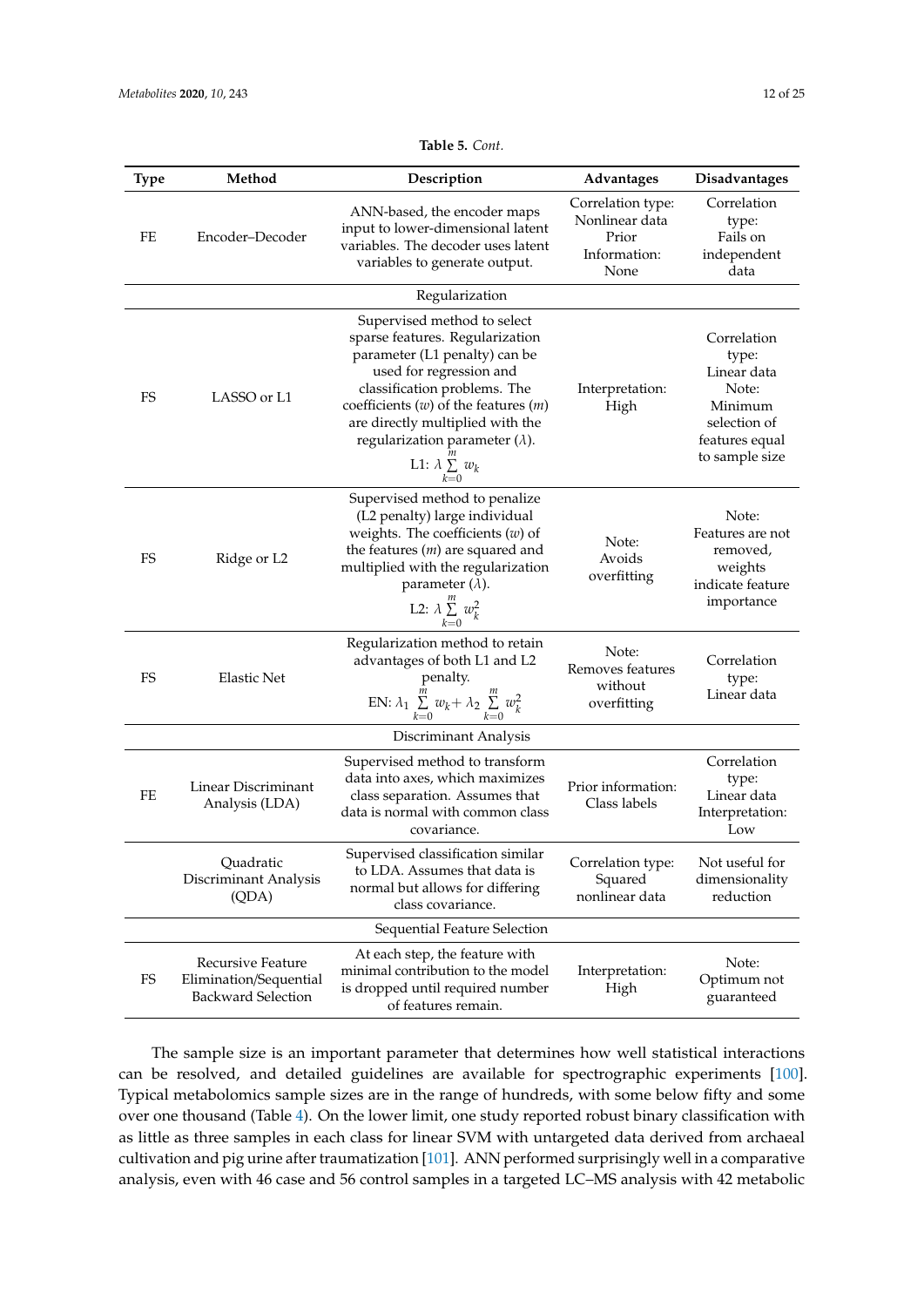features [78]. Similarly, GAs were used for three-class classification with just 20 samples per class and 2700 metabolomics features detected in a high-resolution fingerprint analysis [85]. In this study, the GA approach outperformed RF, probably due to the large potential feature number over the small sample set. The problem of RF to deal with dense data with few informative features was also documented by Mendes et al., 2019 [78], and the data hunger of RF compared to SVM and ANN was previously identified [102]. Note that in Table 4, RF is only competitive in a study with Lasso-regularization of the data, resulting in a rather linear problem with 703 samples [82]. Overall, Table 4 demonstrates the practicality of ML approaches even for small sample sizes. However, not only the sample size is important, but also data quality.

Binary classification problems are often simple enough that conventional statistical approaches outperform machine learning. Mendez et al. (2019) [78] tested eight different linear and ML approaches for their performance in binary classification on ten clinical datasets from targeted metabolomics. Unsurprisingly, the classification results depend more on the data than the applied algorithm. However, crucially, linear classifiers performed similar to SVM or ANN in the majority of datasets. While overall SVM performed best and ANN nearly equally well, RF performed overall poorly—apparently the problem was linearly separable, and only a small fraction of features contained relevant information. Not all binary classifications are linearly separable, as Morais et al. [79] tested on datasets from untargeted infrared spectroscopy with differing covariance using LDA, QDA, and SVM. Only for an evenly distributed variance and correlating covariance was LDA competitive to QDA and SVM.

Each ML tool applies a distinct strategy for statistical analysis and yields best performance when fit to appropriate data structures. These data structures include frequency distributions or data types like canonical or linear data, connected or independent data, which are often not known in advance. Because each dataset is unique, and any data property can affect the performance of the different statistical approaches, it is advisable to test multiple ML tools on the data. Notably, linear multivariate analysis approaches like PLS need to be included as many reports showed their competitiveness. The crucial consequence is that any model is just as good as the data, and careful experimental design remains the strongest indicator for a good model [103].

#### *3.2. Metabolomics to Pathways*

ML is excellently positioned to analyze metabolomics data and has provided impressive predictive competencies, but the knowledge gain, in general, is limited. The biological and chemical disciplines preferably use mechanistic models to enable the testing of hypotheses and extrapolation to experimentally inaccessible regimes. The most popular mechanistic models for metabolomics data analysis are kinetic models and stoichiometric constraint-based models. The integration of ML with constraint-based models was recently discussed [104,105]. Kinetic models can directly represent metabolite concentration data to predict general properties like metabolic stability, sensitivities as well as dynamic concentration changes. The most considerable disadvantage of kinetic models is the need for substantial knowledge about enzymatic kinetic parameters, restricting their application to small systems, particularly for signaling and regulation [106]. However, ML-based approaches are being developed to alleviate the parametric bottleneck and to support mechanistic model formulation [107,108].

The ability of ML to predict pathway properties based on targeted metabolite information has contributed to improving strains in metabolic engineering. Costello and Martin [109] simulated metabolite dynamics by using metabolite and enzyme concentrations as input to predict the concentration change to the next time-step to identify enzyme contributions to enhance limonene and isopentenol production. They showed that with as few as two strains, the model was capable of extrapolating reasonable dynamics. The procedure is based on the automated ML-pipeline 'TPOT' with various data processing steps, linear statistics- and tree-based methods [15]. Other studies use ANN to estimate the effect of gene expression factors when a complete characterization is combinatorically infeasible. For example, finding the optimal ribosome binding site sequence for multiple recombinantly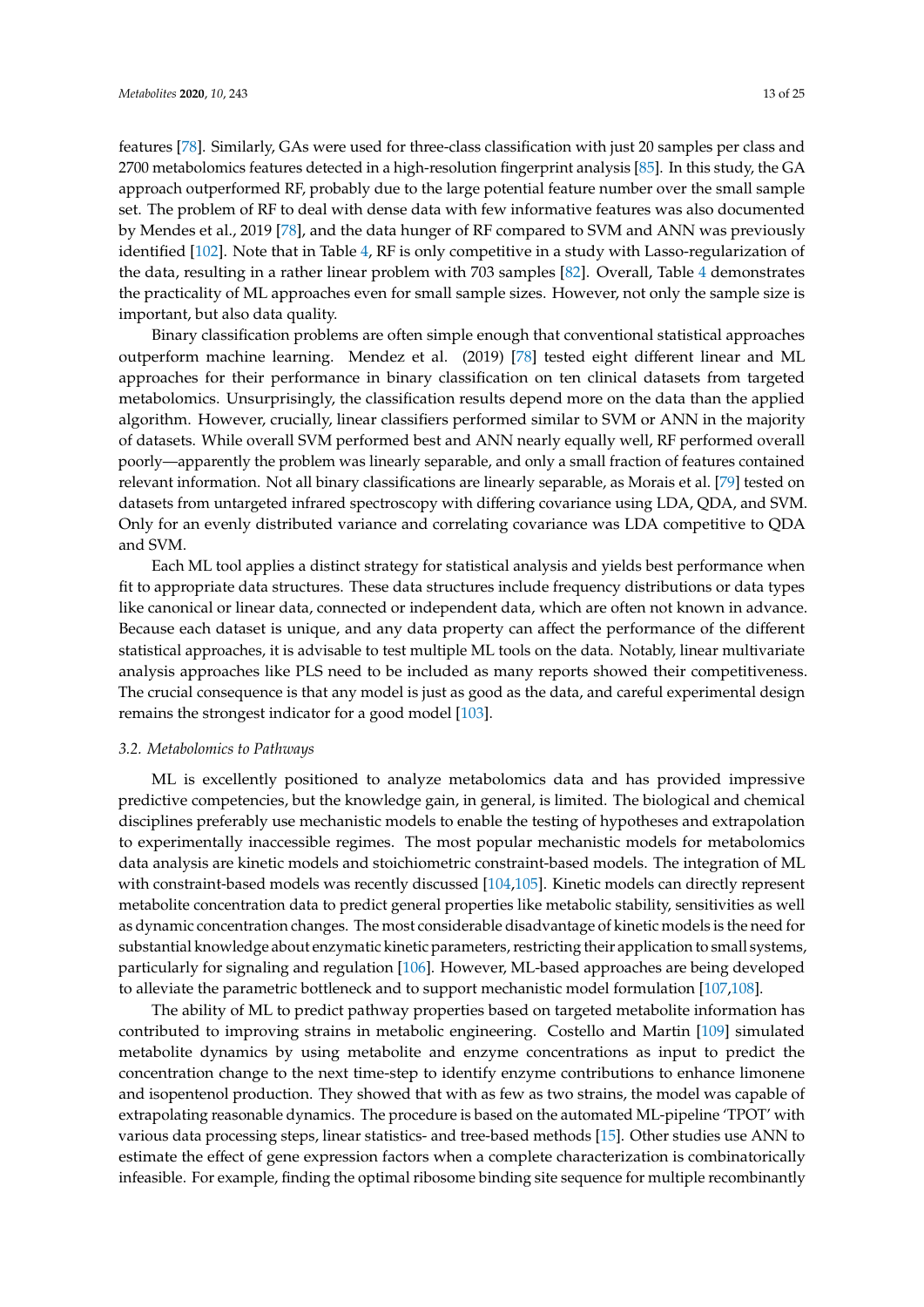expressed enzymes is experimentally demanding because a large sequence space needs to be tested. However, testing less than a hundred combinations allowed the ANN to derive a sequence that significantly increased production of industrial relevant metabolites [87,110]. An alternative target is promoter activity that was screened for increased productivity [111].

During pathway enrichment, metabolomics data are interpreted in the biological context to identify active pathways. Pathway reconstruction is typically performed with genomic information of cataloged enzyme activities and represents the general metabolic capabilities of an organism. With metabolomics, pathway activities represent conditions after post-translational effects, like enzyme modifications or allosteric regulation, thus providing much more representative information compared to genomics or proteomics approaches. Current statistical approaches include MetScape or Mummichog [112]. A comparison of several tools for metabolite correlation network construction was performed by Jahagirdar et al. [88]. The test data were simulated with a kinetic model of the arachidonic acid degradation pathway and comprised 500 samples with 83 metabolites. The results showed an advantage of RF methods and Bayes models over linear statistical approaches.

Toubiana et al. [89] used an RF to predict active pathways from metabolite correlation networks. The authors associated metabolites and pathways and used the measured metabolite correlations to calculate feature vectors based on metabolites for each pathway using statistical, graph- and correlation network-related metrics. The RF was trained to classify activity from the feature vectors of 169 organism-related active pathways from the MetaCyc databases, 85 non-active pathways, and 85 random metabolite combinations. The approach is limited to the identified metabolites and the predefined pathways for which the training was performed [89]. Hosseini et al. [90] weighted the activity of a pathway by the likelihood that the metabolites are connected to the pathway. The authors constructed a generative model that links pathway activity probabilities to metabolites and eventually to measured spectral masses. Because the tool emphasizes metabolites that are unique for a pathway, the predictions differ from standard enrichment analysis.

Metabolic flux analysis (MFA) based on targeted metabolomics of labeling experiments allows an understanding of metabolic network properties. In MFA, the accumulation of  $^{13}C$  isotopically labeled substrates within the metabolites, in combination with cellular physiology, allows for computing intracellular metabolic rates and global flux distributions [113]. Machine learning has so far supported MFA in two directions: (i) an analytic-based surrogate model and (ii) similarity-based flux identification. The analytic-based surrogate model by Kogadeeva and Zamboni [114] is based on flux ratio analysis, and a stoichiometric metabolic model with flux constraints is used to simulate thousands of surrogate labeling distributions. Regression with a random forest procedure associates the surrogate labeling data as input to the associated flux ratios. The approach is context specific to the network used to generate the flux ratios, and the concept can be regarded to accelerate the identification of realistic cellular flux distributions. While the 'SUMOFLUX' approach directly supports the flux prediction from label information, the similarity-based flux identification by Wu et al. [115] is an alternative to flux identification with constraint-based linear optimization. 'mflux' is an SVM-based regressor and combines one-hundred measured flux distributions of different organisms. A web interface can be used to generate likely central carbon flux distributions based on just ten features like species, reactor type, and nutrient conditions. Metabolic flux analysis requires detailed mechanistic models to understand labeling patterns, and therefore ML approaches with their un-mechanistic functions will instead take a supporting role.

## *3.3. Multi-Omics Integration*

Studies are no longer limited to a single omics level with the advent of increasingly faster and cheaper high-throughput technologies. The integration of multiple omics levels will enhance our understanding of the interactions among the different biological layers. The review by Noor et al. [116] gives an overview of the different data-based and knowledge-based methods available for multi-omics integration. In this section, we review the contributions of ML to the integration of multi-omics datasets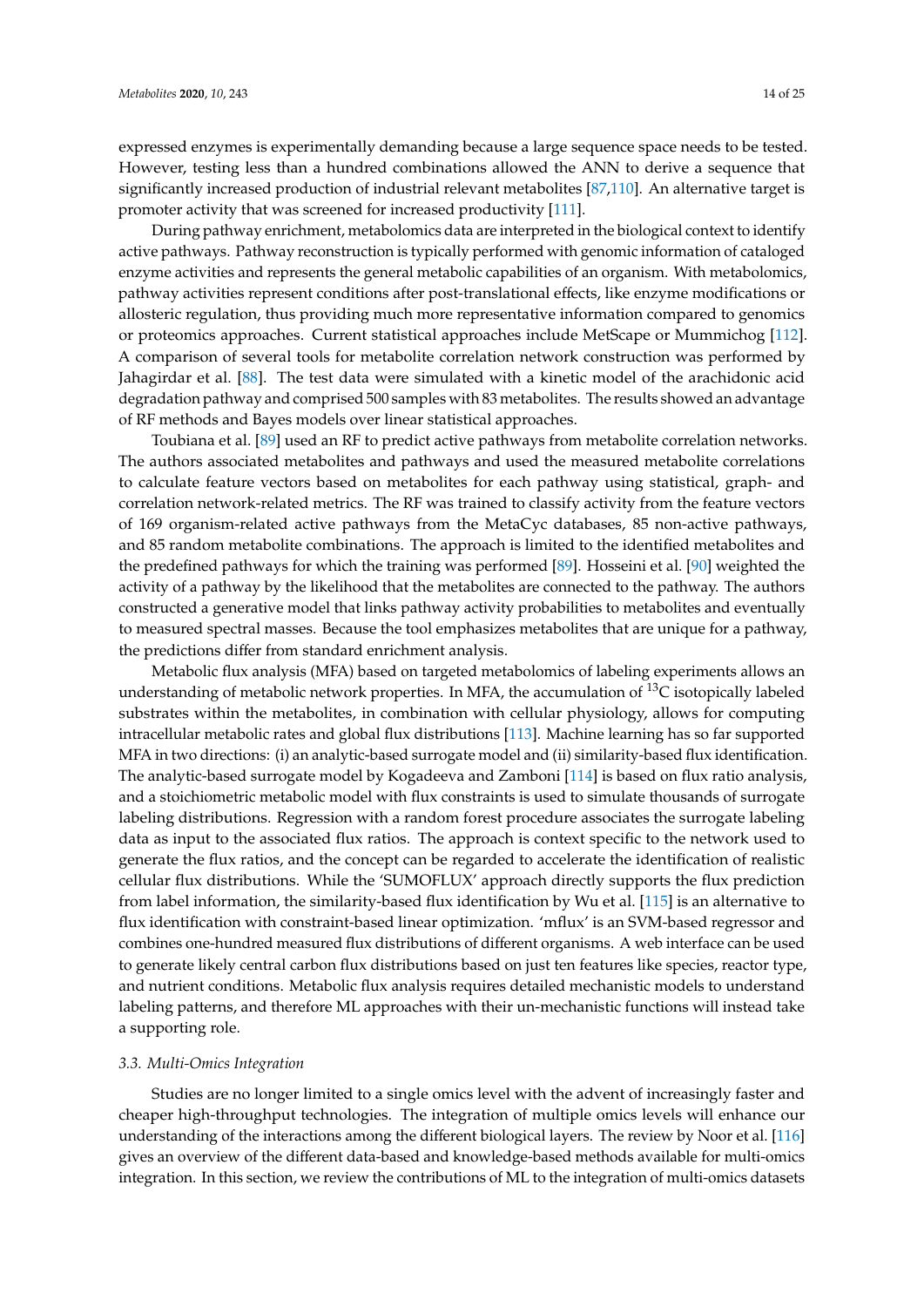and the tools available for metabolomics analysis along with the insights obtained. We conducted a general morphological analysis and defined various categories relevant to the research of multi-omics data integration [117]. The categories were used to construct the cross-consistency matrix (CCM) (Table 6), where each cell contains references to studies exploring the categorical research space and blanks reveal potential areas to explore and analyze in the future.

We defined five categories, namely, 'data,' 'model,' 'integration method,' 'dimensionality reduction,' and 'model organism.' The ML approaches used for analysis are listed under the category 'models' (Table 6). Since metabolic analysis is mostly constrained to model organisms, this category gives an overview of the published work. The method of integration differed among multi-omics studies and was classified into three subcategories (Figure 3). The most common method for integration is 'post-analysis,' in which each omics level was individually analyzed, and the results were only subsequently correlated to understand the mechanism of regulation between each level. An 'ensemble' method modeled each omics level separately, and the weighted models are used to make the final predictions. 'Concatenation'-type integration simply concatenated the different omics features into one feature vector and was analyzed by a single model. Integrating data using concatenation and ensemble methods discovers data correlations across omics layers that are invisible to the post-analysis approach. The post-analysis, however, is relevant for analyzing data from different experiments when homogeneous data across omics sets are not available.



**Figure 3.** Strategies for multi-omics integration. Omics data can be combined in a single matrix with all omics features, called 'concatenation,' or each omics measurement is separately analyzed, called 'post-analysis integration,' or the data is concatenated, but instead of a single ML model, many models are trained and their results are combined to calculate the optimal response, called 'ensemble.'.

Multi-omics integration increases the number of features with the addition of each omics level, stressing the importance of dimensionality reduction. Cellular features are highly correlated, and models assuming feature independence might perform poorly. Acharjee et al. [118] used RF models to integrate metabolomics and lipidomics to predict clinical phenotypes and drug dosage. They observed prediction improvements after dimensionality reduction on the integrated omics dataset. Similarly, Manor et al. [119] used an RF to predict the plasma level of a disease biomarker with protein, metabolite, and taxonomic features from the gut microbiome. Features ranked by the RF model built only on clinical and microbiome data were compared to highly correlated features. The RF model identified highly correlated features as well other novel features reported in other studiesand including other omics data enhanced biomarker prediction [119]. Moreover, multi-omics integration improved single-omics models for biomarker discovery [120] and disease identification [121].

Multi-omics analysis is more potent if mechanistic knowledge is used to connect the biological layers, a procedure well suited for Bayesian models. The Bayesian model 'iSchrunk' samples metabolite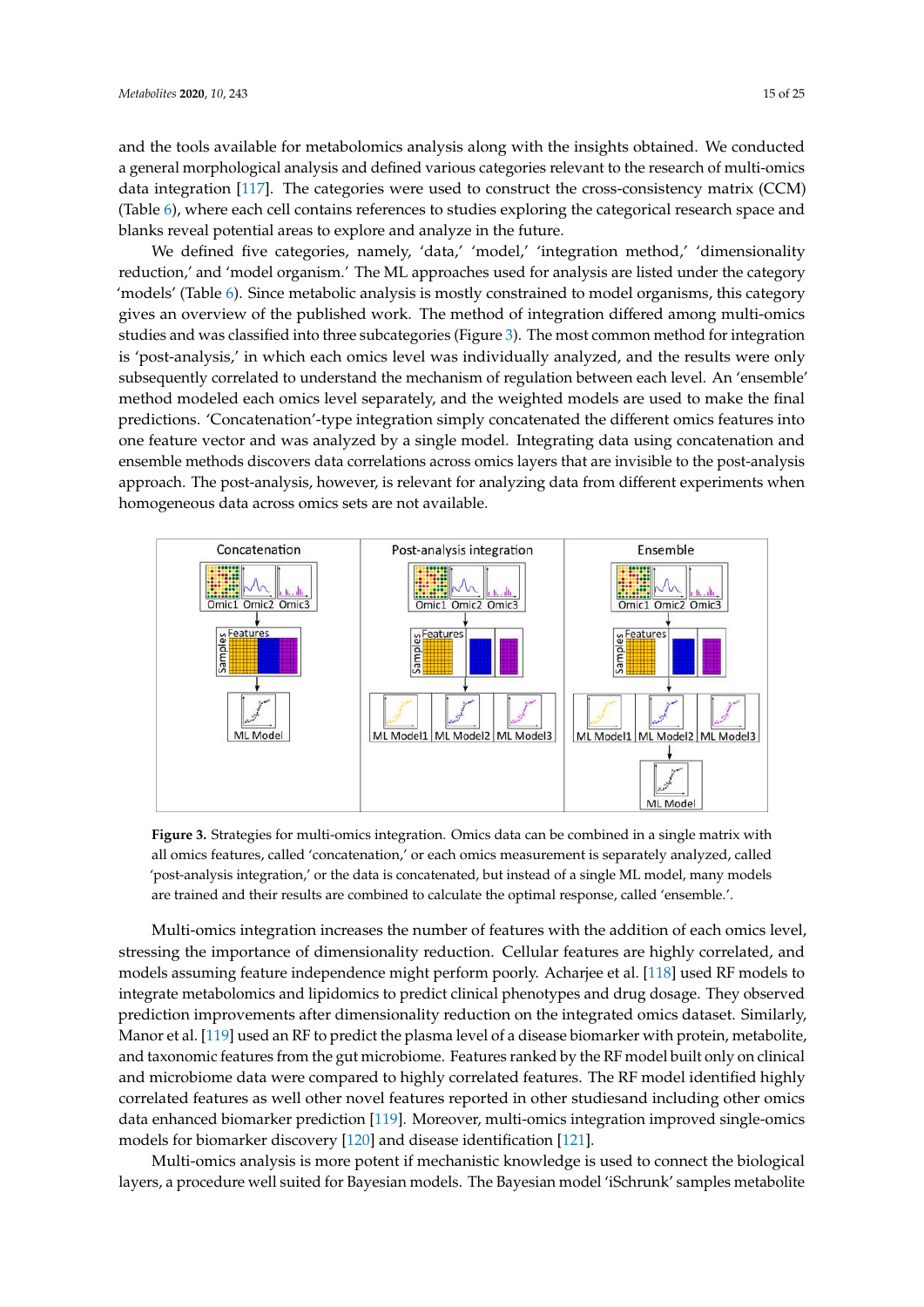concentrations based on kinetic parameters and served to generate surrogate samples for training an RF-like classifier to estimate control coefficients [122,123]. A Bayesian approach with linlog kinetics was used by St John et al. [94] to integrate metabolomics and enzyme concentration levels. The model allowed detailed metabolic characterization, including control coefficients to guide rational strain engineering. A Bayesian-type model was used by Liebermeister [95] to estimate combinations of enzyme kinetic properties, thermodynamics, metabolite and enzyme concentrations, and intracellular fluxes based on linear programming. An approach by Heckmann et al. [107] applied an ensemble of models to elucidate enzyme kinetic parameters. The inputs were enzyme biochemical and structural properties with network-based features to predict the enzyme turnover rates. The rates were used to parameterize a genome-scale model with metabolic and gene expression reactions and resulted in an improved representation of proteome data. The studies show the feasibility of generating large-scale dynamic models with reasonable kinetic parameter estimates.

Many tools integrating multi-omics datasets have been published and implemented in other research areas with the potential to be used with metabolomics data. 'AutoOmics' finds ANN for each omics layer and converts the input into the latent variables. The final layers from each omics technology are concatenated and used to train a final ANN model. 'MixOmics' is an R package with tools for univariate, multivariate, and multi-omics analysis. Other tools use matrix decomposition [124,125], graph-based methods [126–128], or integrate the omics data into genome-scale metabolic models [129,130]. Overall, if enough data is available, ANN and RF methods are well suited to capture nonlinearity and provide interpretability to understand the biological context.

#### **4. Conclusions and Outlook**

With an unprecedented accumulation of information, the relevance of machine learning intensifies and new algorithms and tools mushroom. According to the No Free Lunch Theorem, no general best-performing optimization algorithm can exist and thus there will always be competing algorithms streamlined to sets of special problems [138]. While no one ML method is better than the other, the model selection and performance depends on data properties and the experiment objective. Thus, standardization and benchmarking are important. The Metabolomics Society proposed the Metabolomics Standards Initiative (MSI) with community-agreed reporting standards, regularly used as a publication requirement in peer-reviewed journals [139]. With an accelerating output of new methods, the development of benchmark datasets becomes urgent. This is challenging because the benchmark sets need to be widely accepted and representative of the data diversity in the field. However, once available, benchmarks form the basis for a comparable documentation of statistical advances and suitable data properties for new methods. These methods, tailored to technological advances boosting data quality and quantity, will contribute to extract the full potential from metabolomics: to guide clinical decisions and deepen our knowledge of metabolism.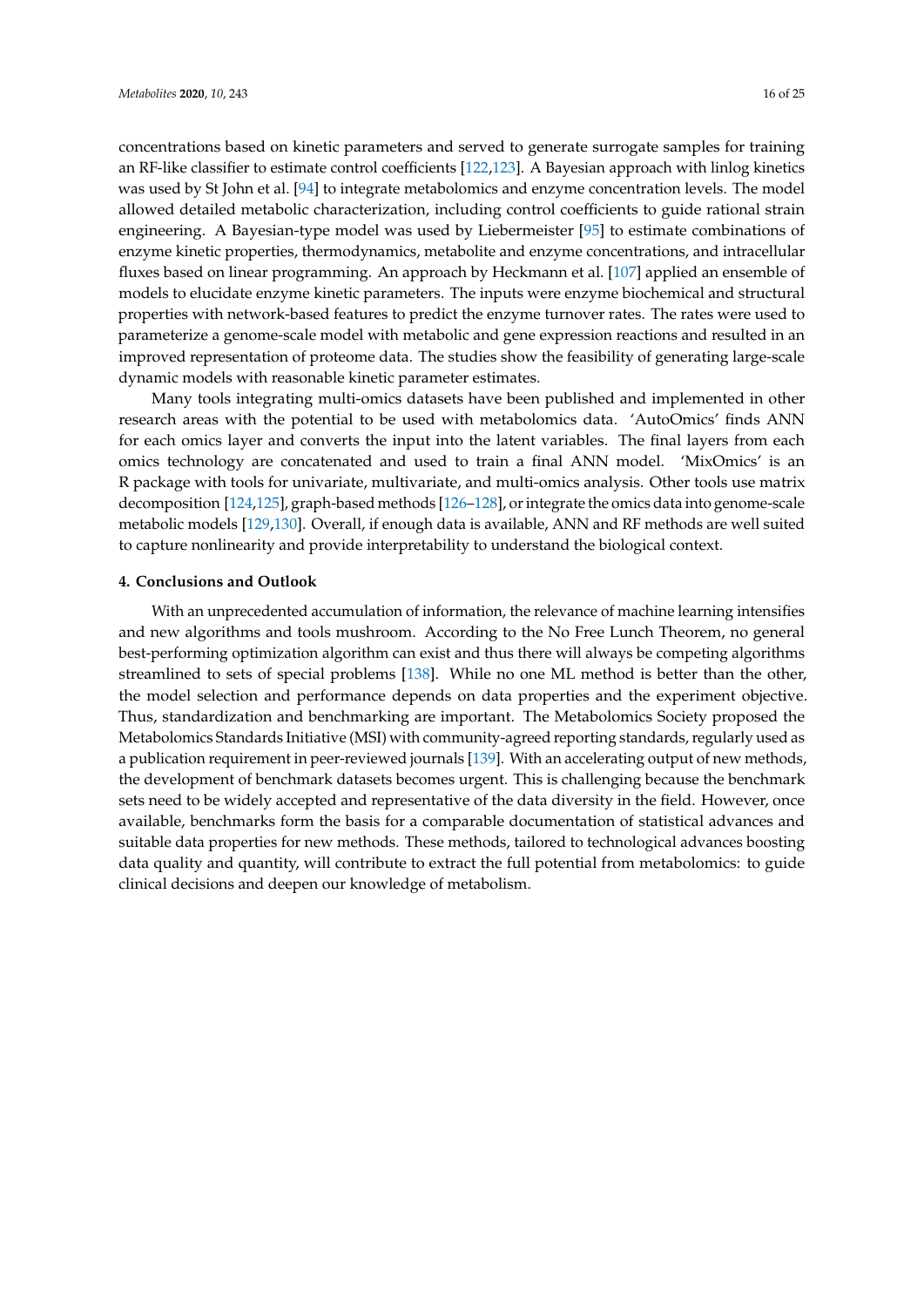|                       |                                 | Data       |         |                      | <b>Integration Method</b> |             |                 | <b>Dimensionality Reduction</b> |          |            |                        | <b>Model Organisms</b> |                      |                     |                |                             |               |
|-----------------------|---------------------------------|------------|---------|----------------------|---------------------------|-------------|-----------------|---------------------------------|----------|------------|------------------------|------------------------|----------------------|---------------------|----------------|-----------------------------|---------------|
|                       |                                 | MT         | MP      | <b>MTP</b>           | <b>MPF</b>                | <b>MTPF</b> | Concatenation   | Post-Analysis<br>Integration    | Ensemble | <b>PCA</b> | Regularization LDA SFE |                        |                      | Escherichia<br>coli | Danio<br>rerio | Saccharomyces<br>cerevisiae | Mammalian     |
|                       | Partial least<br>squares        | $[131]$    |         | $[109] \qquad [132]$ |                           |             | [131, 133]      |                                 |          |            | $[132]$                |                        |                      |                     | $[133]$        | $[132]$                     | $[131]$       |
|                       | Random<br>forest                | $[120]$    | [119]   | $[132]$              | $[122]$                   |             | $[119]$         | [118, 120]                      |          |            | $[132]$                |                        | $[118]$              |                     |                | $[132]$                     | $[118 - 120]$ |
|                       | <b>SVM</b>                      | [120, 121] |         | $[132]$              |                           |             | $[121]$         | $[120]$                         |          |            | $[132]$                |                        | $[121]$              |                     |                | $[132]$                     | [120, 121]    |
| Model                 | Artificial<br>neural<br>network |            |         | $[132]$              |                           | [134]       |                 |                                 | $[134]$  |            | [132, 134]             |                        |                      | $[134]$             |                | $[132]$                     |               |
|                       | Genetic<br>algorithms           |            | $[109]$ |                      |                           |             |                 |                                 |          |            |                        |                        |                      | $[109]$             |                |                             |               |
|                       | Bayesian<br>models              |            |         |                      | [94, 95, 122]             |             |                 |                                 | $[95]$   |            |                        |                        |                      | $[95]$              |                | [94, 122]                   |               |
|                       | MT                              |            |         |                      |                           |             | [121, 131, 133] | $[120]$                         |          |            |                        |                        | $[120] \qquad [121]$ |                     | $[131]$        |                             | [120, 121]    |
|                       | $\ensuremath{\mathrm{MP}}$      |            |         |                      |                           |             | $[119]$         | [135]                           |          | $[135]$    |                        |                        |                      | [109, 135]          |                |                             | $[119]$       |
| Data                  | <b>MTP</b>                      |            |         |                      |                           |             |                 |                                 |          |            | $[132]$                |                        |                      |                     |                | $[132]$                     | $[136]$       |
|                       | MPF                             |            |         |                      |                           |             |                 |                                 | $[122]$  |            |                        |                        |                      |                     |                | [94, 122]                   |               |
|                       | <b>MTPF</b>                     |            |         |                      |                           |             |                 | $[137]$                         | [134]    | $[137]$    | $[134]$                |                        |                      | $[134]$             |                |                             |               |
|                       | Concatenation                   |            |         |                      |                           |             |                 |                                 |          |            |                        |                        | $[121]$              |                     | $[131]$        |                             | [119, 121]    |
| Integration<br>Method | Post-analysis<br>integration    |            |         |                      |                           |             |                 |                                 |          | [135, 137] |                        | $[120]$                | [118]                | [135]               |                |                             | [118, 120]    |
|                       | Ensemble                        |            |         |                      |                           |             |                 |                                 |          |            | $[134]$                |                        |                      | $[134]$             |                |                             |               |
|                       | <b>PCA</b>                      |            |         |                      |                           |             |                 |                                 |          |            |                        |                        |                      | [135]               |                | $[137]$                     |               |
| Dimensionality        | Regularization                  |            |         |                      |                           |             |                 |                                 |          |            |                        |                        |                      | [134]               |                | $[132]$                     |               |
| reduction             | LDA                             |            |         |                      |                           |             |                 |                                 |          |            |                        |                        |                      |                     |                |                             | $[120]$       |
|                       | ${\rm SFE}$                     |            |         |                      |                           |             |                 |                                 |          |            |                        |                        |                      |                     |                |                             | [118, 121]    |

**Table 6.** Cross-consistency matrix with categorical research topics of multi-omics integration. M—metabolomics; T—transcriptomics; P—proteomics; F—fluxomics.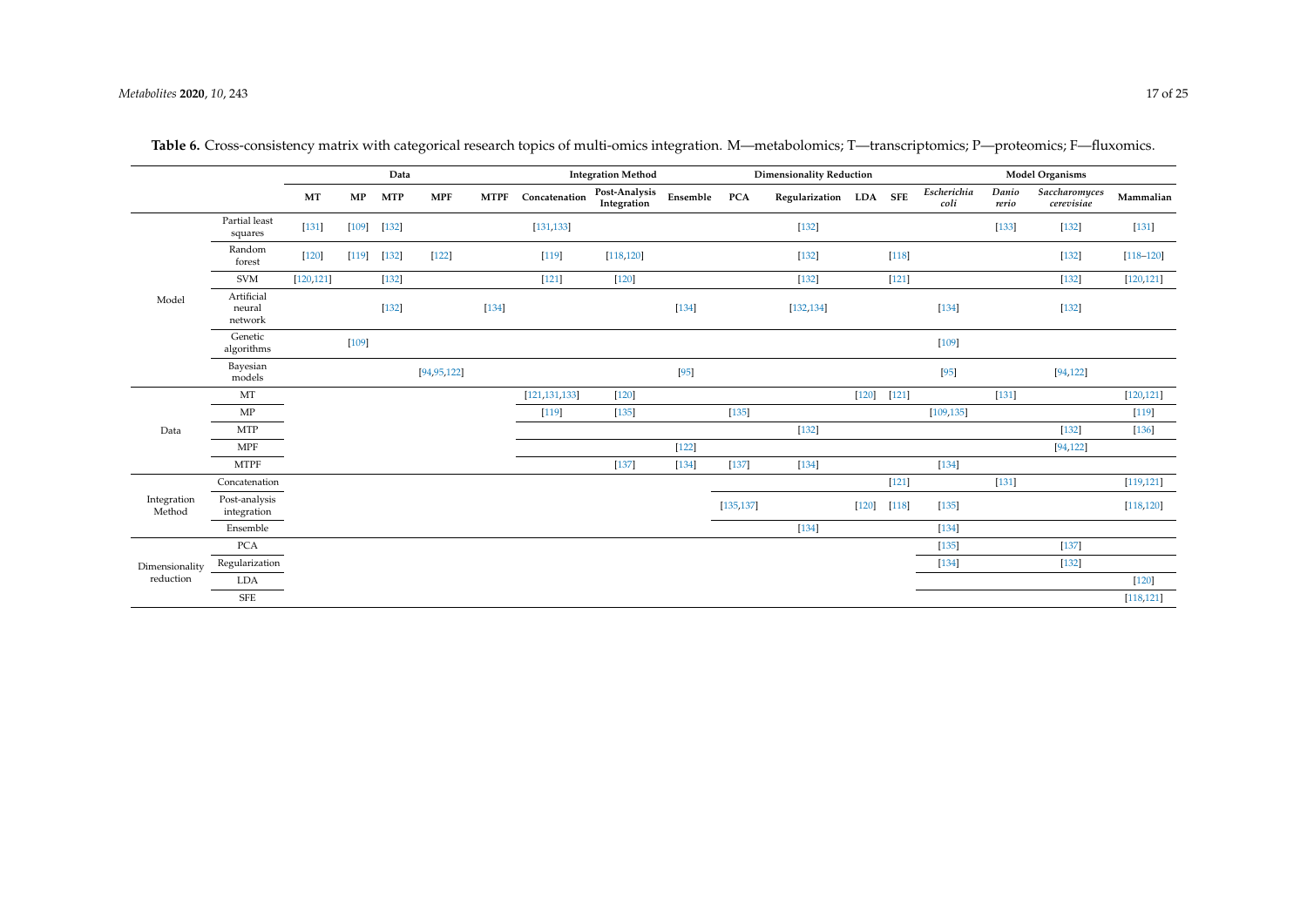**Author Contributions:** Conceptualization, U.W.L., A.N.T.P. and L.M.B.; writing—original draft preparation, U.W.L., A.N.T.P. and M.S.; writing—review and editing, U.W.L., A.N.T.P., M.S., K.R. and L.M.B.; supervision, K.R. and L.M.B.; project administration, L.M.B; funding acquisition, K.R. and L.M.B. All authors have read and agreed to the published version of the manuscript.

**Funding:** U.W.L. acknowledges funding by the Excellence Initiative of the German federal and state governments (PFSDS015). A.N.T.P. has received funding from the European Union's Horizon 2020 research and innovation program under the Marie Sklodowska-Curie grant agreement No. 793158. The laboratory of L.M.B. is partially funded by the Deutsche Forschungsgemeinschaft (DFG, German Research Foundation) under Germany's Excellence Strategy—Exzellenzcluster 2186, 'The Fuel Science Center ID: 390919832.' M.S. and K.R. are supported by Department of Biotechnology, Government of India (DBT) (BT/PR16710/BID/7/680/2016), IIT Madras (KR) and Ministry of Human Resource Development (MHRD) (MS).

**Acknowledgments:** The authors are grateful to correction on the manuscript by Tobias Alter and Leyla Haferkamp.

**Conflicts of Interest:** The authors declare no conflict of interest. The funders had no role in the design of the study; in the collection, analyses, or interpretation of data; in the writing of the manuscript, or in the decision to publish the results.

## **Abbreviations and Terms**

| <b>Activation Function</b> | The function that defines whether a neuron in a neural network is active.                                                                                   |
|----------------------------|-------------------------------------------------------------------------------------------------------------------------------------------------------------|
| Bayesian model             | Bayes theorem is used with prior probabilities of past events for prediction.                                                                               |
| <b>CNN</b>                 | Convolutional neural networks are a special form of artificial neural networks,<br>strong when feature geometry is important as in images or spectral data. |
| Cross validation           | Data is divided into folds, where every fold is used as a test set and average<br>metrics across the folds are used to evaluate model statistics.           |
| Feature                    | Observed variable used as input to the model for prediction.                                                                                                |
| Hyperparameter             | Also known as metaparameters and used for tuning of the model training.                                                                                     |
| Latent variables           | Features derived by mathematical transformation of features.                                                                                                |
|                            | The model performs well on the training data but poorly on unknown data.                                                                                    |
| Overfitting                | Overfitting increases with variables and nonlinearity of the statistical model.                                                                             |
|                            | Cross validation identifies overfitting.                                                                                                                    |

## **References**

- 1. Leavell, M.D.; Singh, A.H.; Kaufmann-Malaga, B.B. High-throughput screening for improved microbial cell factories, perspective and promise. *Curr. Opin. Biotechnol.* **2020**, *62*, 22–28. [CrossRef]
- 2. Saccenti, E.; Hoefsloot, H.C.J.; Smilde, A.K.; Westerhuis, J.A.; Hendriks, M.M.W.B. Reflections on univariate and multivariate analysis of metabolomics data. *Metabolomics* **2014**, *10*, 361–374. [CrossRef]
- 3. Touw, W.G.; Bayjanov, J.R.; Overmars, L.; Backus, L.; Boekhorst, J.; Wels, M.; van Hijum, S.A.F.T. Data mining in the Life Sciences with Random Forest: A walk in the park or lost in the jungle? *Brief. Bioinf.* **2013**, *14*, 315–326. [CrossRef] [PubMed]
- 4. Brereton, R.G.; Lloyd, G.R. Support vector machines for classification and regression. *Analyst* **2010**, *135*, 230–267. [CrossRef] [PubMed]
- 5. Min, S.; Lee, B.; Yoon, S. Deep learning in bioinformatics. *Brief. Bioinform.* **2017**, *18*, 851–869. [CrossRef] [PubMed]
- 6. Gilbert, R.J.; Goodacre, R.; Woodward, A.M.; Kell, D.B. Genetic programming: A novel method for the quantitative analysis of pyrolysis mass spectral data. *Anal. Chem.* **1997**, *69*, 4381–4389. [CrossRef] [PubMed]
- 7. Curry, B.; Rumelhart, D.E. MSnet: A neural network which classifies mass spectra. *Tetrahedron Comput. Methodol.* **1990**, *3*, 213–237. [CrossRef]
- 8. Cirovic, D.A. Feed-forward artificial neural networks: Applications to spectroscopy. *TrAC Trends Anal. Chem.* **1997**, *16*, 148–155. [CrossRef]
- 9. Goodacre, R.; Vaidyanathan, S.; Dunn, W.B.; Harrigan, G.G.; Kell, D.B. Metabolomics by numbers: Acquiring and understanding global metabolite data. *Trends Biotechnol.* **2004**, *22*, 245–252. [CrossRef]
- 10. Mendez, K.M.; Broadhurst, D.I.; Reinke, S.N. The application of artificial neural networks in metabolomics: A historical perspective. *Metabolomics* **2019**, *15*, 142. [CrossRef]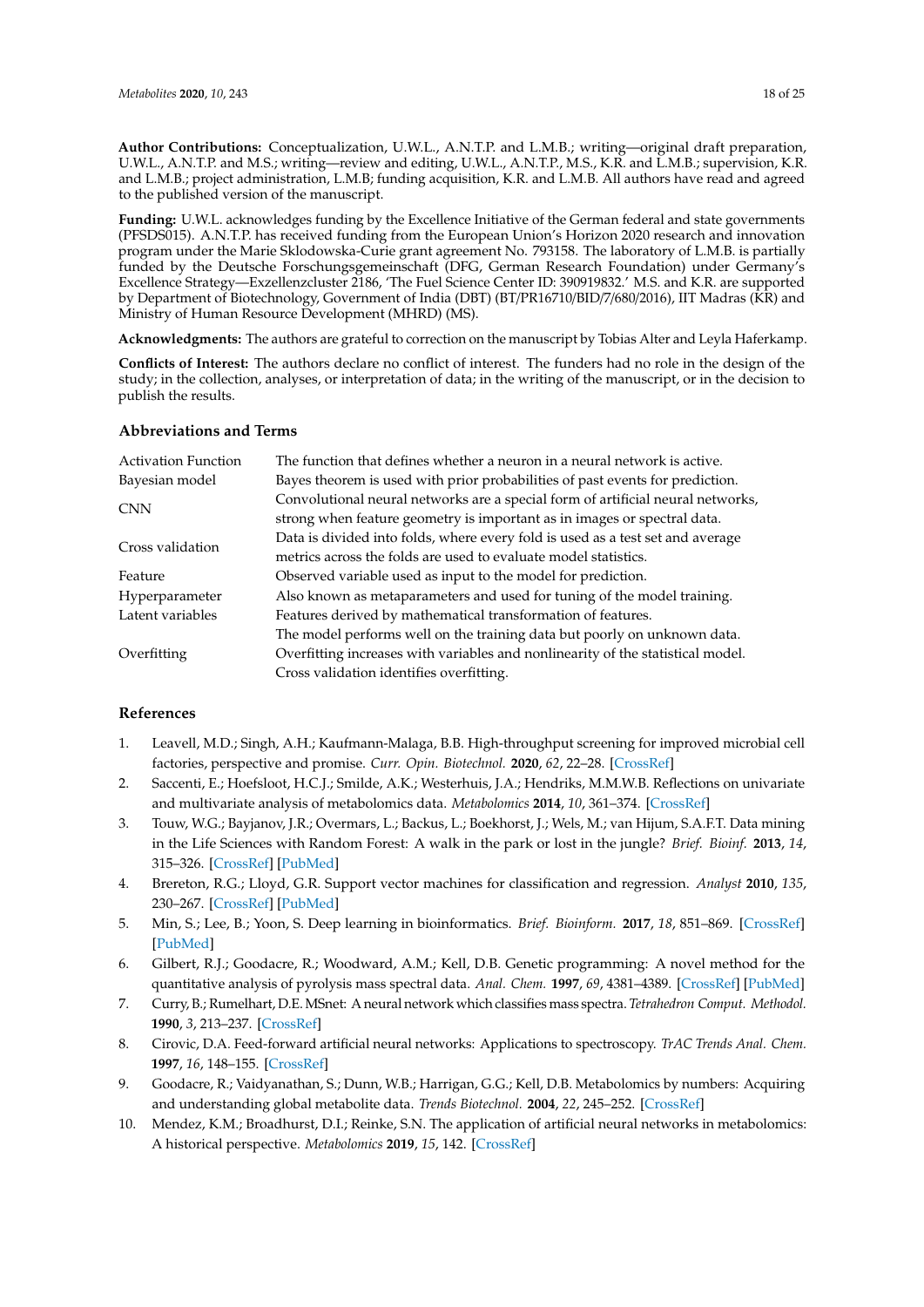- 11. Brown, M.P.S.; Grundy, W.N.; Lin, D.; Cristianini, N.; Sugnet, C.W.; Furey, T.S.; Ares, M.; Haussler, D. Knowledge-based analysis of microarray gene expression data by using support vector machines. *Proc. Natl. Acad. Sci. USA* **2000**, *97*, 262–267. [CrossRef] [PubMed]
- 12. Tong, W.; Hong, H.; Fang, H.; Xie, Q.; Perkins, R. Decision forest: Combining the predictions of multiple independent decision tree models. *J. Chem. Inf. Comput. Sci.* **2003**, *43*, 525–531. [CrossRef] [PubMed]
- 13. Truong, Y.; Lin, X.; Beecher, C. Learning a complex metabolomic dataset using random forests and support vector machines. In Proceedings of the KDD '04: Proceedings of Knowledge Discovery and Data Mining, Seattle, WA, USA, 22–25 August 2004; pp. 835–840.
- 14. Pedregosa, F.; Varoquaux, G.; Gramfort, A.; Michel, V.; Thirion, B.; Grisel, O.; Blondel, M.; Prettenhofer, P.; Weiss, R.; Dubourg, V.; et al. Scikit-learn: Machine Learning in Python. *J. Mach. Learn. Res.* **2011**, *12*, 2825–2830.
- 15. Le, T.T.; Fu, W.; Moore, J.H. Scaling tree-based automated machine learning to biomedical big data with a feature set selector. *Bioinformatics* **2020**, *36*, 250–256. [CrossRef] [PubMed]
- 16. Heinemann, J. Machine Learning in Untargeted Metabolomics Experiments. *Methods Mol. Biol.* **2019**, *1859*, 287–299. [CrossRef] [PubMed]
- 17. Liggi, S.; Hinz, C.; Hall, Z.; Santoru, M.L.; Poddighe, S.; Fjeldsted, J.; Atzori, L.; Griffin, J.L. KniMet: A pipeline for the processing of chromatography–mass spectrometry metabolomics data. *Metabolomics* **2018**, *14*. [CrossRef]
- 18. Chollet, F. *Deep Learning with Python*; Manning: Shelter Island, NY, USA, 2017.
- 19. Alonso, A.; Marsal, S.; Julià, A. Analytical methods in untargeted metabolomics: State of the art in 2015. *Front. Bioeng. Biotechnol.* **2015**, *3*, 23. [CrossRef]
- 20. Kim, S.; Chen, J.; Cheng, T.; Gindulyte, A.; He, J.; He, S.; Li, Q.; Shoemaker, B.A.; Thiessen, P.A.; Yu, B.; et al. PubChem 2019 update: Improved access to chemical data. *Nucleic Acids Res.* **2018**, *47*, D1102–D1109. [CrossRef]
- 21. Pence, H.E.; Williams, A. ChemSpider: An Online Chemical Information Resource. *J. Chem. Educ.* **2010**, *87*, 1123–1124. [CrossRef]
- 22. Aksenov, A.A.; da Silva, R.; Knight, R.; Lopes, N.P.; Dorrestein, P.C. Global chemical analysis of biology by mass spectrometry. *Nat. Rev. Chem.* **2017**, *1*, 54. [CrossRef]
- 23. Blaženović, I.; Kind, T.; Ji, J.; Fiehn, O. Software tools and approaches for compound identification of LC-MS/MS data in metabolomics. *Metabolites* **2018**, *8*, 31. [CrossRef] [PubMed]
- 24. Misra, B.B.; Mohapatra, S. Tools and resources for metabolomics research community: A 2017–2018 update. *Electrophoresis* **2018**, *40*, 227–246. [CrossRef] [PubMed]
- 25. Dettmer, K.; Aronov, P.A.; Hammock, B.D. Mass spectrometry-based metabolomics. *Mass Spectrom. Rev.* **2007**, *26*, 51–78. [CrossRef] [PubMed]
- 26. O'Shea, K.; Misra, B.B. Software tools, databases and resources in metabolomics: Updates from 2018 to 2019. *Metabolomics* **2020**, *16*, 1–23. [CrossRef] [PubMed]
- 27. van den Berg, R.A.; Hoefsloot, H.C.J.; Westerhuis, J.A.; Smilde, A.K.; van der Werf, M.J. Centering, scaling, and transformations: Improving the biological information content of metabolomics data. *BMC Genom.* **2006**, *7*, 142. [CrossRef]
- 28. Eriksson, L.; Jaworska, J.; Worth, A.P.; Cronin, M.T.; McDowell, R.M.; Gramatica, P. Methods for reliability and uncertainty assessment and for applicability evaluations of classification- and regression-based QSARs. *Environ. Health Perspect.* **2003**, *111*, 1361–1375. [CrossRef]
- 29. Wishart, D.S.; Feunang, Y.D.; Marcu, A.; Guo, A.C.; Liang, K.; Vázquez-Fresno, R.; Sajed, T.; Johnson, D.; Li, C.; Karu, N.; et al. HMDB 4.0: The human metabolome database for 2018. *Nucleic Acids Res.* **2017**, *46*, D608–D617. [CrossRef]
- 30. Sud, M.; Fahy, E.; Cotter, D.; Brown, A.; Dennis, E.A.; Glass, C.K.; Merrill, A.H.; Murphy, R.C.; Raetz, C.R.; Russell, D.W.; et al. LMSD: LIPID MAPS structure database. *Nucleic Acids Res.* **2007**, *35*, D527–D532. [CrossRef]
- 31. Tautenhahn, R.; Cho, K.; Uritboonthai, W.; Zhu, Z.; Patti, G.J.; Siuzdak, G. An accelerated workflow for untargeted metabolomics using the METLIN database. *Nat. Biotechnol.* **2012**, *30*, 826–828. [CrossRef]
- 32. Cho, K.; Mahieu, N.; Ivanisevic, J.; Uritboonthai, W.; Chen, Y.J.; Siuzdak, G.; Patti, G.J. isoMETLIN: A database for isotope-based metabolomics. *Anal. Chem.* **2014**, *86*, 9358–9361. [CrossRef]
- 33. Simón-Manso, Y.; Lowenthal, M.S.; Kilpatrick, L.E.; Sampson, M.L.; Telu, K.H.; Rudnick, P.A.; Mallard, W.G.; Bearden, D.W.; Schock, T.B.; Tchekhovskoi, D.V.; et al. Metabolite Profiling of a NIST Standard Reference Material for Human Plasma (SRM 1950): GC-MS, LC-MS, NMR, and Clinical Laboratory Analyses, Libraries, and Web-Based Resources. *Anal. Chem.* **2013**, *85*, 11725–11731. [CrossRef] [PubMed]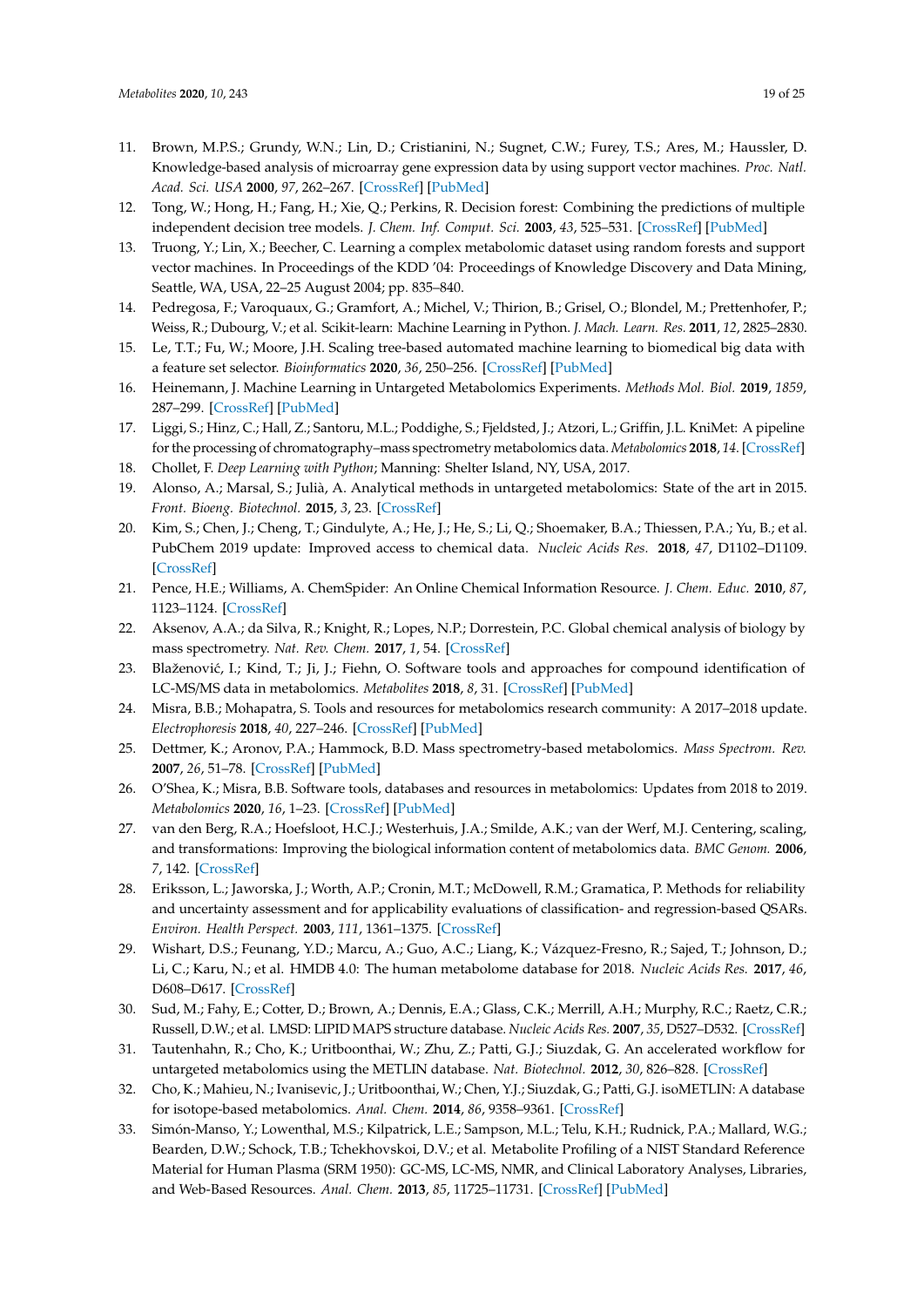- 34. Babushok, V.I.; Linstrom, P.J.; Reed, J.J.; Zenkevich, I.G.; Brown, R.L.; Mallard, W.G.; Stein, S.E. Development of a database of gas chromatographic retention properties of organic compounds. *J. Chromatogr. A* **2007**, *1157*, 414–421. [CrossRef] [PubMed]
- 35. Horai, H.; Arita, M.; Kanaya, S.; Nihei, Y.; Ikeda, T.; Suwa, K.; Ojima, Y.; Tanaka, K.; Tanaka, S.; Aoshima, K.; et al. MassBank: A public repository for sharing mass spectral data for life sciences. *J. Mass Spectrom.* **2010**, *45*, 703–714. [CrossRef] [PubMed]
- 36. Akiyama, K.; Chikayama, E.; Yuasa, H.; Shimada, Y.; Tohge, T.; Shinozaki, K.; Hirai, M.Y.; Sakurai, T.; Kikuchi, J.; Saito, K. PRIMe: A Web site that assembles tools for metabolomics and transcriptomics. *In Silico Biol.* **2008**, *8*, 339–345.
- 37. Sakurai, T.; Yamada, Y.; Sawada, Y.; Matsuda, F.; Akiyama, K.; Shinozaki, K.; Hirai, M.Y.; Saito, K. PRIMe Update: Innovative content for plant metabolomics and integration of gene expression and metabolite accumulation. *Plant Cell Physiol.* **2013**, *54*, e5. [CrossRef]
- 38. Hummel, M.; Meister, R.; Mansmann, U. GlobalANCOVA: Exploration and assessment of gene group effects. *Bioinformatics* **2008**, *24*, 78–85. [CrossRef]
- 39. Wang, M.; Carver, J.J.; Phelan, V.V.; Sanchez, L.M.; Garg, N.; Peng, Y.; Nguyen, D.D.; Watrous, J.; Kapono, C.A.; Luzzatto-Knaan, T.; et al. Sharing and community curation of mass spectrometry data with Global Natural Products Social Molecular Networking. *Nat. Biotechnol.* **2016**, *34*, 828–837. [CrossRef]
- 40. Sawada, Y.; Nakabayashi, R.; Yamada, Y.; Suzuki, M.; Sato, M.; Sakata, A.; Akiyama, K.; Sakurai, T.; Matsuda, F.; Aoki, T.; et al. RIKEN tandem mass spectral database (ReSpect) for phytochemicals: A plant-specific MS/MS-based data resource and database. *Phytochemistry* **2012**, *82*, 38–45. [CrossRef]
- 41. An, P.N.T.; Fukusaki, E. Metabolomics: State-of-the-Art Technologies and Applications on Drosophila melanogaster. *Adv. Exp. Med. Biol.* **2018**, *1076*, 257–276. [CrossRef]
- 42. Yang, J.; Xu, J.; Zhang, X.; Wu, C.; Lin, T.; Ying, Y. Deep learning for vibrational spectral analysis: Recent progress and a practical guide. *Anal. Chim. Acta* **2019**, *1081*, 6–17. [CrossRef]
- 43. Risum, A.B.; Bro, R. Using deep learning to evaluate peaks in chromatographic data. *Talanta* **2019**, *204*, 255–260. [CrossRef] [PubMed]
- 44. Wolfer, A.M.; Lozano, S.; Umbdenstock, T.; Croixmarie, V.; Arrault, A.; Vayer, P. UPLC–MS retention time prediction: A machine learning approach to metabolite identification in untargeted profiling. *Metabolomics* **2016**, *12*, 8. [CrossRef]
- 45. Creek, D.J.; Jankevics, A.; Breitling, R.; Watson, D.G.; Barrett, M.P.; Burgess, K.E.V. Toward global metabolomics analysis with hydrophilic interaction liquid chromatography–mass spectrometry: Improved metabolite identification by retention time prediction. *Anal. Chem.* **2011**, *83*, 8703–8710. [CrossRef] [PubMed]
- 46. Yap, C.W. PaDEL-descriptor: An open source software to calculate molecular descriptors and fingerprints. *J. Comput. Chem.* **2011**, *32*, 1466–1474. [CrossRef] [PubMed]
- 47. Bouwmeester, R.; Martens, L.; Degroeve, S. Comprehensive and empirical evaluation of machine learning algorithms for small molecule LC retention time prediction. *Anal. Chem.* **2019**, *91*, 3694–3703. [CrossRef] [PubMed]
- 48. Domingo-Almenara, X.; Guijas, C.; Billings, E.; Montenegro-Burke, J.R.; Uritboonthai, W.; Aisporna, A.E.; Chen, E.; Benton, H.P.; Siuzdak, G. The METLIN small molecule dataset for machine learning-based retention time prediction. *Nat. Commun.* **2019**, *10*, 1–9. [CrossRef]
- 49. Zhang, X.; Lin, T.; Xu, J.; Luo, X.; Ying, Y. DeepSpectra: An end-to-end deep learning approach for quantitative spectral analysis. *Anal. Chim. Acta* **2019**, *1058*, 48–57. [CrossRef]
- 50. Nguyen, D.H.; Nguyen, C.H.; Mamitsuka, H. Recent advances and prospects of computational methods for metabolite identification. *Brief. Bioinf.* **2019**, *20*, 2028–2043. [CrossRef]
- 51. Heinonen, M.; Shen, H.; Zamboni, N.; Rousu, J. Metabolite identification and molecular fingerprint prediction through machine learning. *Bioinformatics* **2012**, *28*, 2333–2341. [CrossRef]
- 52. Dührkop, K.; Fleischauer, M.; Ludwig, M.; Aksenov, A.A.; Melnik, A.V.; Meusel, M.; Dorrestein, P.C.; Rousu, J.; Böcker, S. SIRIUS 4: A rapid tool for turning tandem mass spectra into metabolite structure information. *Nat. Methods* **2019**, *16*, 299–302. [CrossRef]
- 53. Wei, J.N.; Belanger, D.; Adams, R.P.; Sculley, D. Rapid Prediction of Electron–Ionization Mass Spectrometry Using Neural Networks. *ACS Cent. Sci.* **2019**, *5*, 700–708. [CrossRef] [PubMed]
- 54. Ji, H.; Lu, H.; Zhang, Z. Predicting Molecular Fingerprint from Electron–Ionization Mass Spectrum with Deep Neural Networks. *bioRxiv* **2020**. [CrossRef]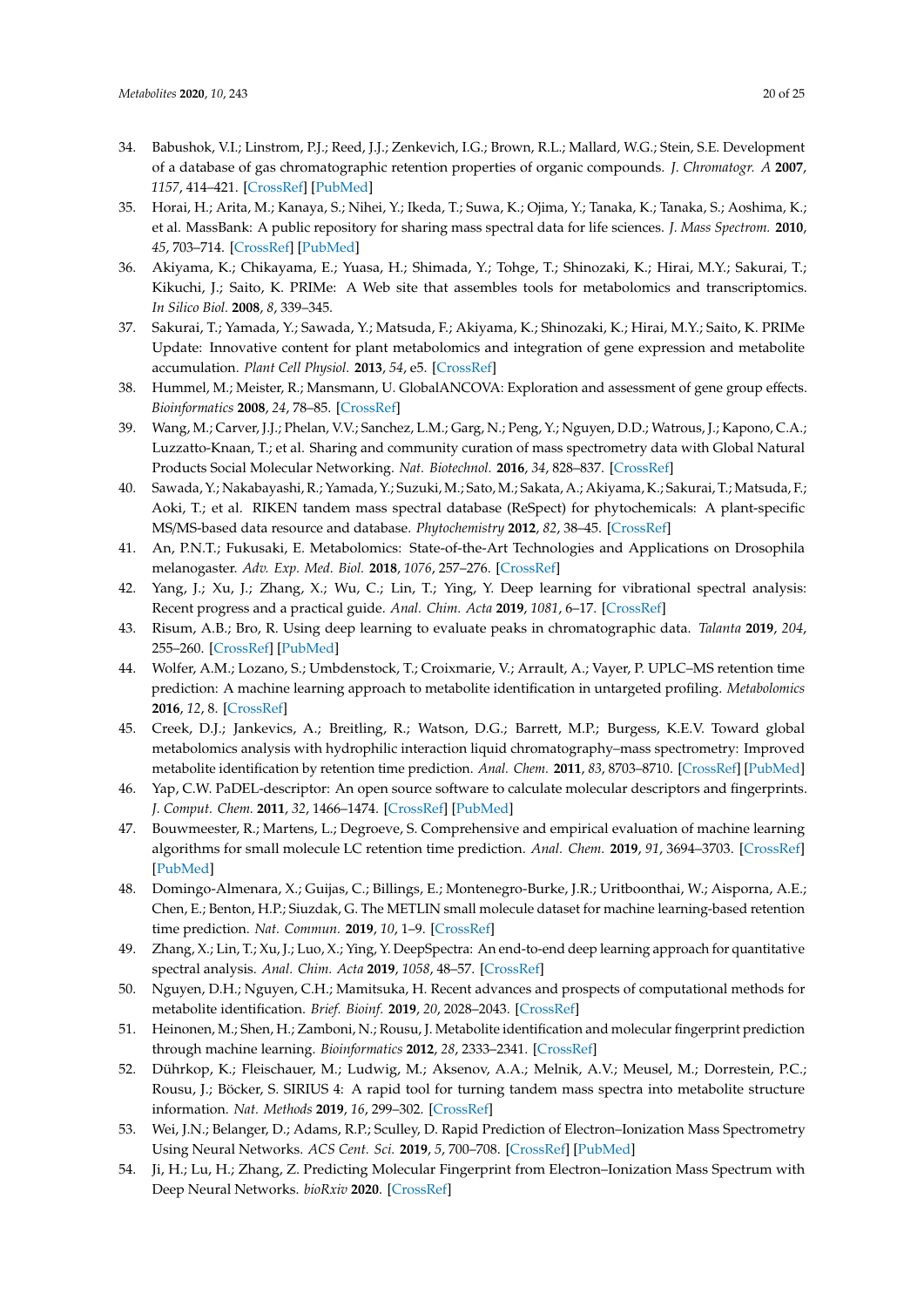- 55. Liu, Y.; Mrzic, A.; Meysman, P.; De Vijlder, T.; Romijn, E.P.; Valkenborg, D.; Bittremieux, W.; Laukens, K. MESSAR: Automated recommendation of metabolite substructures from tandem mass spectra. *PLoS ONE* **2020**, *15*, e0226770. [CrossRef] [PubMed]
- 56. Rogers, S.; Ong, C.W.; Wandy, J.; Ernst, M.; Ridder, L.; Van Der Hooft, J.J.J. Deciphering complex metabolite mixtures by unsupervised and supervised substructure discovery and semi-automated annotation from MS/MS spectra. *Faraday Discuss* **2019**, *218*, 284–302. [CrossRef] [PubMed]
- 57. Borgsmüller, N.; Gloaguen, Y.; Opialla, T.; Blanc, E.; Sicard, E.; Royer, A.-L.; Le Bizec, B.; Durand, S.; Migné, C.; Pétéra, M.; et al. WiPP: Workflow for improved peak picking for gas chromatography-mass spectrometry (GC-MS) data. *Metabolites* **2019**, *9*, 171. [CrossRef] [PubMed]
- 58. Kantz, E.D.; Tiwari, S.; Watrous, J.D.; Cheng, S.; Jain, M. Deep Neural Networks for Classification of LC-MS Spectral Peaks. *Anal. Chem.* **2019**, *91*, 12407–12413. [CrossRef]
- 59. Liu, Z.; Portero, E.P.; Jian, Y.; Zhao, Y.; Onjiko, R.M.; Zeng, C.; Nemes, P. Trace, Machine Learning of Signal Images for Trace-Sensitive Mass Spectrometry: A Case Study from Single-Cell Metabolomics. *Anal. Chem.* **2019**, *91*, 5768–5776. [CrossRef]
- 60. Melnikov, A.; Tsentalovich, Y.P.; Yanshole, V.V. Deep learning for the precise peak detection in high-resolution LC-MS data. *Anal. Chem.* **2019**. [CrossRef]
- 61. Ji, H.; Lu, H.; Zhang, Z. Deep Learning Enable Untargeted Metabolite Extraction from High Throughput Coverage Data-Independent Acquisition. *bioRxiv* **2020**. [CrossRef]
- 62. Seddiki, K.; Saudemont, P.; Precioso, F.; Ogrinc, N.; Wisztorski, M.; Salzet, M.; Fournier, I.; Droit, A. Towards CNN Representations for Small Mass Spectrometry Data Classification: From Transfer Learning to Cumulative Learning. *bioRxiv* **2020**. [CrossRef]
- 63. Lv, J.; Wei, J.; Wang, Z.; Cao, J. Multiple Compounds Recognition from the Tandem Mass Spectral Data Using Convolutional Neural Network. *Molecules* **2019**, *24*, 4590. [CrossRef] [PubMed]
- 64. Brouard, C.; Bassé, A.; d'Alché-Buc, F.; Rousu, J. Improved Small Molecule Identification through Learning Combinations of Kernel Regression Models. *Metabolites* **2019**, *9*, 160. [CrossRef] [PubMed]
- 65. Ji, H.; Xu, Y.; Lu, H.; Zhang, Z. Deep MS/MS-Aided Structural-similarity Scoring for Unknown Metabolites Identification. *Anal. Chem.* **2019**, *97*, 5629–5637. [CrossRef] [PubMed]
- 66. Fan, S.; Kind, T.; Cajka, T.; Hazen, S.L.; Tang, W.H.W.; Kaddurah-Daouk, R.; Irvin, M.R.; Arnett, D.K.; Barupal, D.K.; Fiehn, O. Systematic Error Removal Using Random Forest for Normalizing Large-Scale Untargeted Lipidomics Data. *Anal. Chem.* **2019**, *91*, 3590–3596. [CrossRef]
- 67. Wang, S.; Yang, H. pseudoQC: A Regression-Based Simulation Software for Correction and Normalization of Complex Metabolomics and Proteomics Datasets. *Proteomics* **2019**, *19*, 1900264. [CrossRef]
- 68. Vollmar, A.K.R.; Rattray, N.J.W.; Cai, Y.; Santos-Neto, Á.J.; Deziel, N.C.; Jukic, A.M.Z.; Johnson, C.H. Normalizing Untargeted Periconceptional Urinary Metabolomics Data: A Comparison of Approaches. *Metabolites* **2019**, *9*, 198. [CrossRef]
- 69. Kokla, M.; Virtanen, J.; Kolehmainen, M.; Paananen, J.; Hanhineva, K. Random forest-based imputation outperforms other methods for imputing LC-MS metabolomics data: A comparative study. *BMC Bioinf.* **2019**, *20*, 1–11. [CrossRef]
- 70. Shah, J.; Brock, G.N.; Gaskins, J. BayesMetab: Treatment of missing values in Metabolomic studies using a Bayesian modeling approach. *BMC Bioinf.* **2019**, *20*, 1–13. [CrossRef]
- 71. Hrydziuszko, O.; Viant, M.R. Missing values in mass spectrometry based metabolomics: An undervalued step in the data processing pipeline. *Metabolomics* **2012**, *8*, 161–174. [CrossRef]
- 72. Webb-Robertson, B.-J.M.; Wiberg, H.K.; Matzke, M.M.; Brown, J.N.; Wang, J.; McDermott, J.E.; Smith, R.D.; Rodland, K.D.; Metz, T.O.; Pounds, J.G.; et al. Review, Evaluation, and Discussion of the Challenges of Missing Value Imputation for Mass Spectrometry-Based Label-Free Global Proteomics. *J. Proteome Res.* **2015**, *14*, 1993–2001. [CrossRef]
- 73. Wei, R.; Wang, J.; Su, M.; Jia, E.; Chen, S.; Chen, T.; Ni, Y. Missing Value Imputation Approach for Mass Spectrometry-based Metabolomics Data. *Sci. Rep.* **2018**, *8*, 663. [CrossRef] [PubMed]
- 74. Di Guida, R.; Engel, J.; Allwood, J.W.; Weber, R.J.M.; Jones, M.R.; Sommer, U.; Viant, M.R.; Dunn, W.B. Non-targeted UHPLC-MS metabolomic data processing methods: A comparative investigation of normalisation, missing value imputation, transformation and scaling. *Metabolomics* **2016**, *12*, 93. [CrossRef] [PubMed]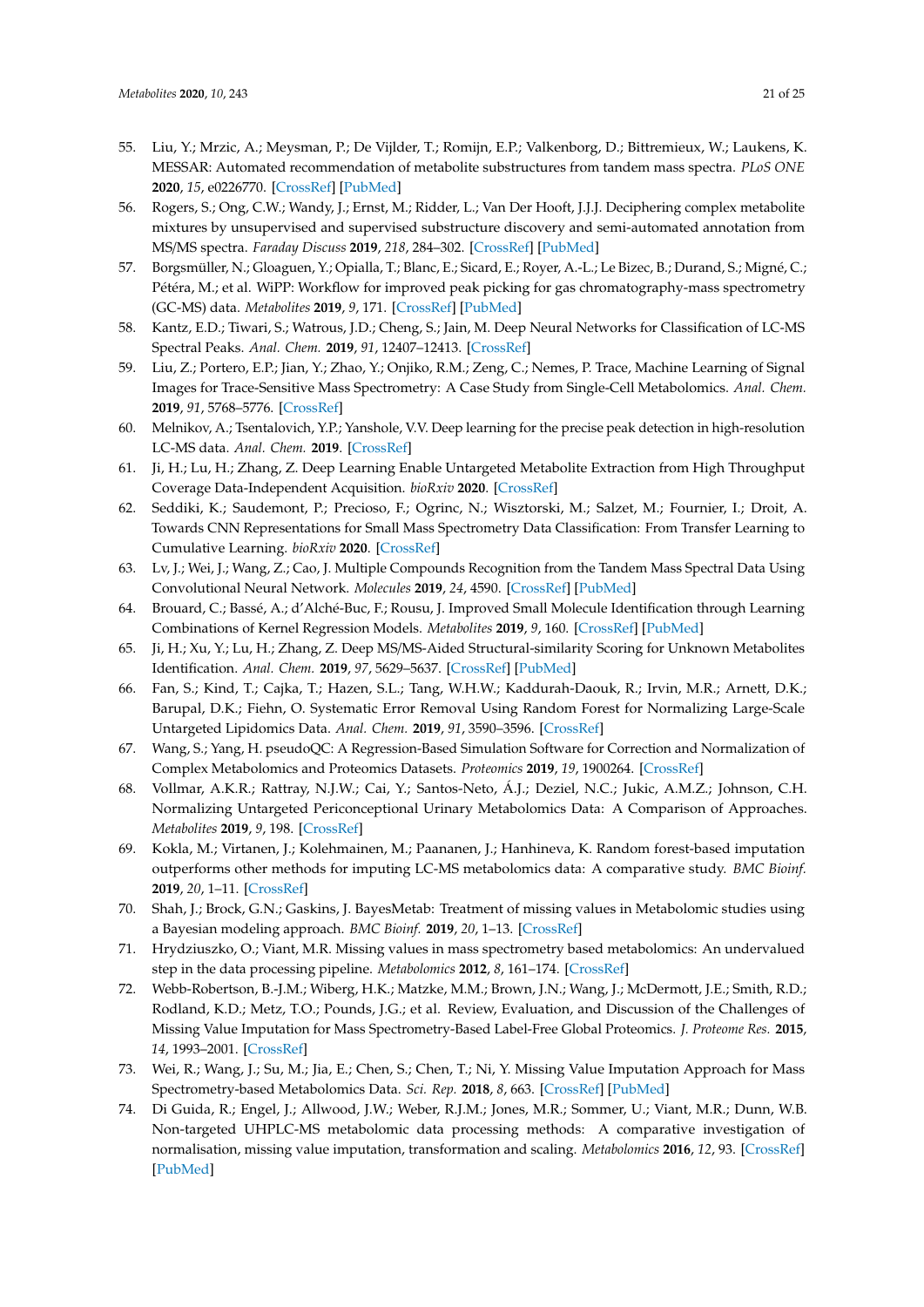- 75. Pantanowitz, A.; Marwala, T. Evaluating the impact of missing data imputation through the use of the random forest algorithm. *arXiv* **2008**, arXiv:0812.2412.
- 76. Lee, M.Y.; Hu, T. Computational methods for the discovery of metabolic markers of complex traits. *Metabolites* **2019**, *9*, 66. [CrossRef] [PubMed]
- 77. Mendez, K.M.; Broadhurst, D.I.; Reinke, S.N. Migrating from partial least squares discriminant analysis to artificial neural networks: A comparison of functionally equivalent visualisation and feature contribution tools using jupyter notebooks. *Metabolomics* **2020**, *16*, 17. [CrossRef]
- 78. Mendez, K.M.; Reinke, S.N.; Broadhurst, D.I. A comparative evaluation of the generalised predictive ability of eight machine learning algorithms across ten clinical metabolomics data sets for binary classification. *Metabolomics* **2019**, *15*, 150. [CrossRef]
- 79. Morais, C.L.M.; Lima, K.M.G.; Martin, F.L. Uncertainty estimation and misclassification probability for classification models based on discriminant analysis and support vector machines. *Anal. Chim. Acta* **2019**, *1063*, 40–46. [CrossRef]
- 80. Perakakis, N.; Polyzos, S.A.; Yazdani, A.; Sala-Vila, A.; Kountouras, J.; Anastasilakis, A.D.; Mantzoros, C.S. Non-invasive diagnosis of non-alcoholic steatohepatitis and fibrosis with the use of omics and supervised learning: A proof of concept study. *Metabolism* **2019**, *101*, 154005. [CrossRef]
- 81. Liu, R.; Zhang, G.; Sun, M.; Pan, X.; Yang, Z. Integrating a generalized data analysis workflow with the Single-probe mass spectrometry experiment for single cell metabolomics. *Anal. Chim. Acta* **2019**, *1064*, 71–79. [CrossRef]
- 82. Guo, Y.; Yu, H.; Chen, D.; Zhao, Y.-Y. Machine learning distilled metabolite biomarkers for early stage renal injury. *Metabolomics* **2020**, *16*, 4. [CrossRef]
- 83. Sirén, K.; Fischer, U.; Vestner, J. Automated supervised learning pipeline for non-targeted GC-MS data analysis. *Anal. Chim. Acta X* **2019**, *1*, 100005. [CrossRef]
- 84. Peeters, L.; Beirnaert, C.; Van der Auwera, A.; Bijttebier, S.; De Bruyne, T.; Laukens, K.; Pieters, L.; Hermans, N.; Foubert, K. Revelation of the metabolic pathway of Hederacoside C using an innovative data analysis strategy for dynamic multiclass biotransformation experiments. *J. Chromatogr. A* **2019**, *1595*, 240–247. [CrossRef] [PubMed]
- 85. Gil, M.; Reynes, C.; Cazals, G.; Enjalbal, C.; Sabatier, R.; Saucier, C. Discrimination of rosé wines using shotgun metabolomics with a genetic algorithm and MS ion intensity ratios. *Sci. Rep.* **2020**, *10*, 1–7. [CrossRef] [PubMed]
- 86. Grissa, D.; Comte, B.; Petera, M.; Pujos-Guillot, E.; Napoli, A. A hybrid and exploratory approach to knowledge discovery in metabolomic data. *Discret. Appl. Math.* **2019**. [CrossRef]
- 87. Opgenorth, P.; Costello, Z.; Okada, T.; Goyal, G.; Chen, Y.; Gin, J.; Benites, V.T.; Raad, M.d.; Northen, T.R.; Deng, K.; et al. Lessons from two Design-Build-Test-Learn cycles of dodecanol production in Escherichia coli aided by machine learning. *ACS Synth. Biol.* **2019**. [CrossRef] [PubMed]
- 88. Jahagirdar, S.; Suarez-Diez, M.; Saccenti, E. Simulation and Reconstruction of Metabolite–Metabolite Association Networks Using a Metabolic Dynamic Model and Correlation Based Algorithms. *J. Proteome. Res.* **2019**, *18*, 1099–1113. [CrossRef]
- 89. Toubiana, D.; Puzis, R.; Wen, L.; Sikron, N.; Kurmanbayeva, A.; Soltabayeva, A.; Wilhelmi, M.D.M.R.; Sade, N.; Fait, A.; Sagi, M.; et al. Combined network analysis and machine learning allows the prediction of metabolic pathways from tomato metabolomics data. *Commun. Biol.* **2019**, *2*, 214. [CrossRef]
- 90. Hosseini, R.; Hassanpour, N.; Liu, L.-P.; Hassoun, S. Pathway Activity Analysis and Metabolite Annotation for Untargeted Metabolomics using Probabilistic Modeling. *arXiv* **2019**, arXiv:1912.05753.
- 91. Machiraju, G.; Amar, D.; Ashley, E. *Multi-Omics Factorization Illustrates the Added Value of Deep Learning Approaches*; Stanford University: Stanford, CA, USA, 2019.
- 92. Le, V.; Quinn, T.P.; Tran, T.; Venkatesh, S. Deep in the Bowel: Highly Interpretable Neural Encoder-Decoder Networks Predict Gut Metabolites from Gut Microbiome. *bioRxiv* **2019**. [CrossRef]
- 93. Morton, J.T.; Aksenov, A.A.; Nothias, L.F.; Foulds, J.R.; Quinn, R.A.; Badri, M.H.; Swenson, T.L.; Van Goethem, M.W.; Northen, T.R.; Vazquez-Baeza, Y.; et al. Learning representations of microbe–metabolite interactions. *Nat. Methods* **2019**, *16*, 1306–1314. [CrossRef]
- 94. John, P.C.S.; Strutz, J.; Broadbelt, L.J.; Tyo, K.E.J.; Bomble, Y.J. Bayesian inference of metabolic kinetics from genome-scale multiomics data. *PLoS Comput. Biol.* **2019**, *15*. [CrossRef]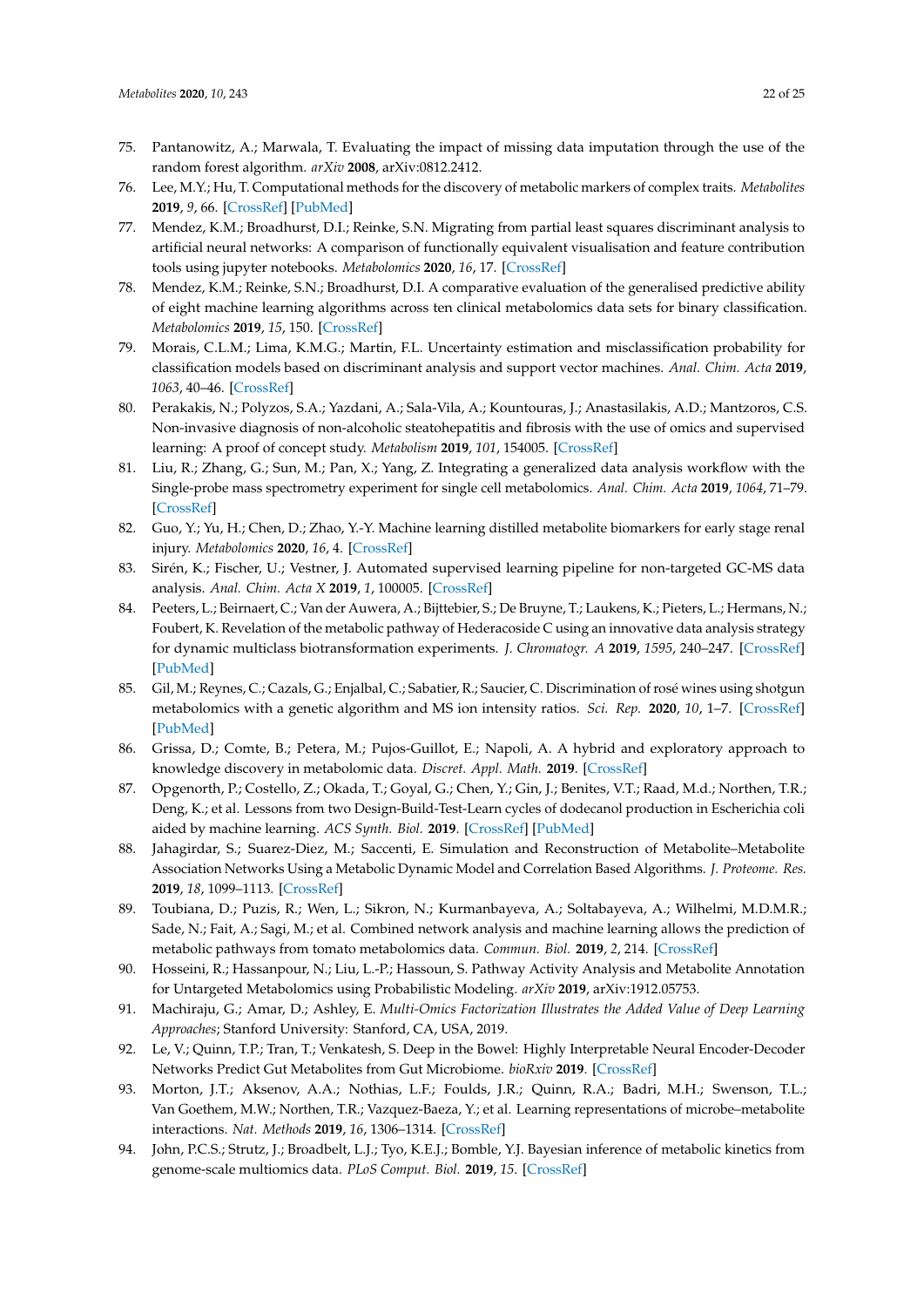- 95. Liebermeister, W. Model balancing: Consistent in-vivo kinetic constants and metabolic states obtained by convex optimisation. *bioRxiv* **2019**. [CrossRef]
- 96. Quinn, T.P.; Erb, I. Another look at microbe–metabolite interactions: How scale invariant correlations can outperform a neural network. *bioRxiv* **2019**. [CrossRef]
- 97. Morton, J.T.; McDonald, D.; Aksenov, A.A.; Nothias, L.F.; Foulds, J.R.; Quinn, R.A.; Badri, M.H.; Swenson, T.L.; Van Goethem, M.W.; Northen, T.R.; et al. Revisiting microbe-metabolite interactions: Doing better than random. *bioRxiv* **2019**. [CrossRef]
- 98. Hira, Z.M.; Gillies, D.F. A Review of Feature Selection and Feature Extraction Methods Applied on Microarray Data. *Adv. Bioinform.* **2015**, *2015*. [CrossRef]
- 99. Xia, J.; Broadhurst, D.I.; Wilson, M.; Wishart, D.S. Translational biomarker discovery in clinical metabolomics: An introductory tutorial. *Metabolomics* **2013**, *9*, 280–299. [CrossRef]
- 100. Ali, N.; Girnus, S.; Rösch, P.; Popp, J.; Bocklitz, T. Sample-Size Planning for Multivariate Data: A Raman-Spectroscopy-Based Example. *Anal. Chem.* **2018**, *90*, 12485–12492. [CrossRef]
- 101. Heinemann, J.; Mazurie, A.; Tokmina-Lukaszewska, M.; Beilman, G.J.; Bothner, B. Application of support vector machines to metabolomics experiments with limited replicates. *Metabolomics* **2014**, *10*, 1121–1128. [CrossRef]
- 102. van der Ploeg, T.; Austin, P.C.; Steyerberg, E.W. Modern modelling techniques are data hungry: A simulation study for predicting dichotomous endpoints. *BMC Med. Res. Methodol.* **2014**, *14*. [CrossRef]
- 103. Ivanisevic, J.; Want, E.J. From Samples to Insights into Metabolism: Uncovering Biologically Relevant Information in LC-HRMS Metabolomics Data. *Metabolites* **2019**, *9*, 308. [CrossRef]
- 104. Zampieri, G.; Vijayakumar, S.; Yaneske, E.; Angione, C. Machine and deep learning meet genome-scale metabolic modeling. *PLoS Comput. Biol.* **2019**, *15*, e1007084. [CrossRef] [PubMed]
- 105. Rana, P.; Berry, C.; Ghosh, P.; Fong, S.S. Recent advances on constraint-based models by integrating machine learning. *Curr. Opin. Biotechnol.* **2020**, *64*, 85–91. [CrossRef] [PubMed]
- 106. Liebal, U.W.; Millat, T.; de Jong, I.G.; Kuipers, O.P.; Völker, U.; Wolkenhauer, O. How mathematical modelling elucidates signalling in *Bacillus subtilis*. *Mol. Microbiol.* **2010**, *77*, 1083–1095. [CrossRef]
- 107. Heckmann, D.; Lloyd, C.J.; Mih, N.; Ha, Y.; Zielinski, D.C.; Haiman, Z.B.; Desouki, A.A.; Lercher, M.J.; Palsson, B.O. Machine learning applied to enzyme turnover numbers reveals protein structural correlates and improves metabolic models. *Nat. Commun.* **2018**, *9*, 5252. [CrossRef] [PubMed]
- 108. Alber, M.; Tepole, A.B.; Cannon, W.R.; De, S.; Dura-Bernal, S.; Garikipati, K.; Karniadakis, G.; Lytton, W.W.; Perdikaris, P.; Petzold, L.; et al. Integrating machine learning and multiscale modeling—Perspectives, challenges, and opportunities in the biological, biomedical, and behavioral sciences. *NPJ Digit. Med.* **2019**, *2*. [CrossRef] [PubMed]
- 109. Costello, Z.; Martin, H.G. A machine learning approach to predict metabolic pathway dynamics from time-series multiomics data. *NPJ Syst. Biol. Appl.* **2018**, *4*, 19. [CrossRef]
- 110. Jervis, A.J.; Carbonell, P.; Vinaixa, M.; Dunstan, M.S.; Hollywood, K.A.; Robinson, C.J.; Rattray, N.J.W.; Yan, C.; Swainston, N.; Currin, A.; et al. Machine Learning of Designed Translational Control Allows Predictive Pathway Optimization in Escherichia coli. *ACS Synth. Biol.* **2018**, *8*, 127–136. [CrossRef]
- 111. Zhou, Y.; Li, G.; Dong, J.; Xing, X.-H.; Dai, J.; Zhang, C. MiYA, an efficient machine-learning workflow in conjunction with the YeastFab assembly strategy for combinatorial optimization of heterologous metabolic pathways in Saccharomyces cerevisiae. *Metab. Eng.* **2018**, *47*, 294–302. [CrossRef]
- 112. Karnovsky, A.; Li, S. Pathway Analysis for Targeted and Untargeted Metabolomics. *Comput. Methods Data Anal. Metab.* **2020**, *2104*, 367–400. [CrossRef]
- 113. Antoniewicz, M.R. A guide to 13C metabolic flux analysis for the cancer biologist. *Exp. Mol. Med.* **2018**, *50*, 19. [CrossRef]
- 114. Kogadeeva, M.; Zamboni, N. SUMOFLUX: A Generalized Method for Targeted 13C Metabolic Flux Ratio Analysis. *PLoS Comput. Biol.* **2016**, *12*, e1005109. [CrossRef] [PubMed]
- 115. Wu, S.G.; Wang, Y.; Jiang, W.; Oyetunde, T.; Yao, R.; Zhang, X.; Shimizu, K.; Tang, Y.J.; Bao, F.S. Rapid prediction of bacterial heterotrophic fluxomics using machine learning and constraint programming. *PLoS Comput. Biol.* **2016**, *12*, e1004838. [CrossRef] [PubMed]
- 116. Noor, E.; Cherkaoui, S.; Sauer, U. Biological insights through omics data integration. *Curr. Opin. Syst. Biol.* **2019**, *15*, 39–47. [CrossRef]
- 117. Ritchey, T. General Morphological Analysis (GMA). *Wicked Probl. Soc. Messes* **2011**, *17*, 7–18. [CrossRef]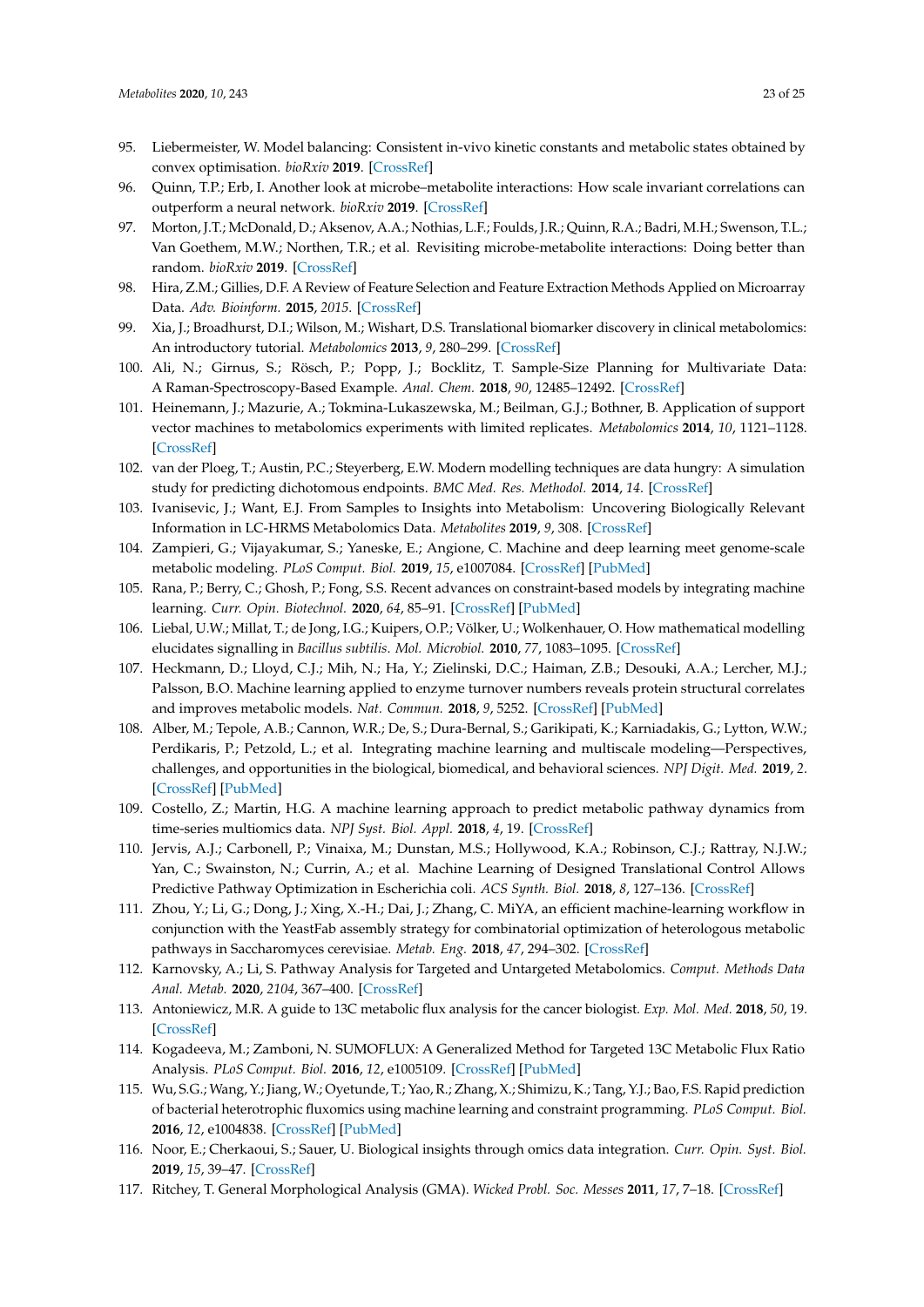- 118. Acharjee, A.; Ament, Z.; West, J.A.; Stanley, E.; Griffin, J.L. Integration of metabolomics, lipidomics and clinical data using a machine learning method. *BMC Bioinf.* **2016**, *17*, 440. [CrossRef]
- 119. Manor, O.; Zubair, N.; Conomos, M.P.; Xu, X.; Rohwer, J.E.; Krafft, C.E.; Lovejoy, J.C.; Magis, A.T. A Multi-omic Association Study of Trimethylamine N-Oxide. *Cell Rep.* **2018**, *24*, 935–946. [CrossRef]
- 120. Nam, H.; Chung, B.C.; Kim, Y.; Lee, K.; Lee, D. Combining tissue transcriptomics and urine metabolomics for breast cancer biomarker identification. *Bioinformatics* **2009**, *25*, 3151–3157. [CrossRef]
- 121. Wang, M.; Yu, G.; Ressom, H.W. Integrative Analysis of Proteomic, Glycomic, and Metabolomic Data for Biomarker Discovery. *IEEE J. Biomed. Health Inform.* **2016**, *20*, 1225–1231. [CrossRef]
- 122. Miskovic, L.; Beal, J.; Moret, M.; Hatzimanikatis, V. Uncertainty Reduction in Biochemical Kinetic Models: Enforcing Desired Model Properties. *PLoS Comput. Biol.* **2019**, *15*, e1007242. [CrossRef]
- 123. Andreozzi, S.; Miskovic, L.; Hatzimanikatis, V. iSCHRUNK–in silico approach to characterization and reduction of uncertainty in the kinetic models of genome-scale metabolic networks. *Metab. Eng.* **2016**, *33*, 158–168. [CrossRef]
- 124. Argelaguet, R.; Velten, B.; Arnol, D.; Dietrich, S.; Zenz, T.; Marioni, J.C.; Buettner, F.; Huber, W.; Stegle, O. Multi-Omics Factor Analysis—A framework for unsupervised integration of multi-omics data sets. *Mol. Syst. Biol.* **2018**, *14*, e8124. [CrossRef] [PubMed]
- 125. Singh, A.; Shannon, C.P.; Gautier, B.T.; Rohart, F.; Vacher, M.; Tebbutt, S.J.; Lê Cao, K.-A. DIABLO: An integrative approach for identifying key molecular drivers from multi-omics assays. *Bioinformatics* **2019**, *35*, 3055–3062. [CrossRef] [PubMed]
- 126. Kang, K.; Bergdahl, B.; Machado, D.; Dato, L.; Han, T.-L.; Li, J.; Villas-Boas, S.; Herrgård, M.J.; Förster, J.; Panagiotou, G. Linking genetic, metabolic, and phenotypic diversity among Saccharomyces cerevisiae strains using multi-omics associations. *GigaScience* **2019**, *8*, giz015. [CrossRef]
- 127. Pirhaji, L.; Milani, P.; Leidl, M.; Curran, T.; Avila-Pacheco, J.; Clish, C.B.; White, F.M.; Saghatelian, A.; Fraenkel, E. Revealing disease-associated pathways by network integration of untargeted metabolomics. *Nat. Methods* **2016**, *13*, 770–776. [CrossRef] [PubMed]
- 128. Fan, Z.; Zhou, Y.; Ressom, H.W. MOTA: Network-Based Multi-Omic Data Integration for Biomarker Discovery. *Metabolites* **2020**, *10*, 144. [CrossRef] [PubMed]
- 129. Pandey, V.; Hernandez Gardiol, D.; Chiappino Pepe, A.; Hatzimanikatis, V. TEX-FBA: A constraint-based method for integrating gene expression, thermodynamics, and metabolomics data into genome-scale metabolic models. *bioRxiv* **2019**. [CrossRef]
- 130. Hadadi, N.; Pandey, V.; Chiappino-Pepe, A.; Morales, M.; Gallart-Ayala, H.; Mehl, F.; Ivanisevic, J.; Sentchilo, V.; van der Meer, J.R. Mechanistic insights into bacterial metabolic reprogramming from omics-integrated genome-scale models. *NPJ Syst. Biol. Appl.* **2020**, *6*, 1–11. [CrossRef]
- 131. Huang, M.N.; Yu, W.; Teoh, W.W.; Ardin, M.; Jusakul, A.; Ng, A.W.T.; Boot, A.; Abedi-Ardekani, B.; Villar, S.; Myint, S.S.; et al. Genome-scale mutational signatures of aflatoxin in cells, mice, and human tumors. *Genome Res.* **2017**, *27*, 1475–1486. [CrossRef]
- 132. Zelezniak, A.; Vowinckel, J.; Capuano, F.; Messner, C.B.; Demichev, V.; Polowsky, N.; Mülleder, M.; Kamrad, S.; Klaus, B.; Keller, M.A.; et al. Machine Learning Predicts the Yeast Metabolome from the Quantitative Proteome of Kinase Knockouts. *Cell Syst.* **2018**, *7*, 269–283. [CrossRef]
- 133. Huang, S.S.Y.; Benskin, J.P.; Veldhoen, N.; Chandramouli, B.; Butler, H.; Helbing, C.C.; Cosgrove, J.R. A multi-omic approach to elucidate low-dose effects of xenobiotics in zebrafish (Danio rerio ) larvae. *Aquat. Toxicol.* **2017**, *182*, 102–112. [CrossRef]
- 134. Kim, M.; Rai, N.; Zorraquino, V.; Tagkopoulos, I. Multi-omics integration accurately predicts cellular state in unexplored conditions for Escherichia coli. *Nat. Commun.* **2016**, *7*, 1–12. [CrossRef] [PubMed]
- 135. Brunk, E.; George, K.W.; Alonso-Gutierrez, J.; Thompson, M.; Baidoo, E.; Wang, G.; Petzold, C.J.; McCloskey, D.; Monk, J.; Yang, L.; et al. Characterizing strain variation in engineered E. coli using a multi-omics-based workflow. *Cell Syst.* **2016**, *2*, 335–346. [CrossRef] [PubMed]
- 136. Dugourd, A.; Kuppe, C.; Sciacovelli, M.; Gjerga, E.; Emdal, K.B.; Bekker-Jensen, D.B.; Kranz, J.; Bindels, E.J.M.; Costa, S.; Olsen, J.V.; et al. Causal integration of multi-omics data with prior knowledge to generate mechanistic hypotheses. *bioRxiv* **2020**. [CrossRef]
- 137. Dahlin, J.; Holkenbrink, C.; Marella, E.R.; Wang, G.; Liebal, U.; Lieven, C.; Weber, D.; McCloskey, D.; Ebert, B.E.; Herrgard, M.J.; et al. Multi-omics analysis of fatty alcohol production in engineered yeasts Saccharomyces cerevisiae and Yarrowia lipolytica. *Front. Genet.* **2019**, *10*, 747. [CrossRef]